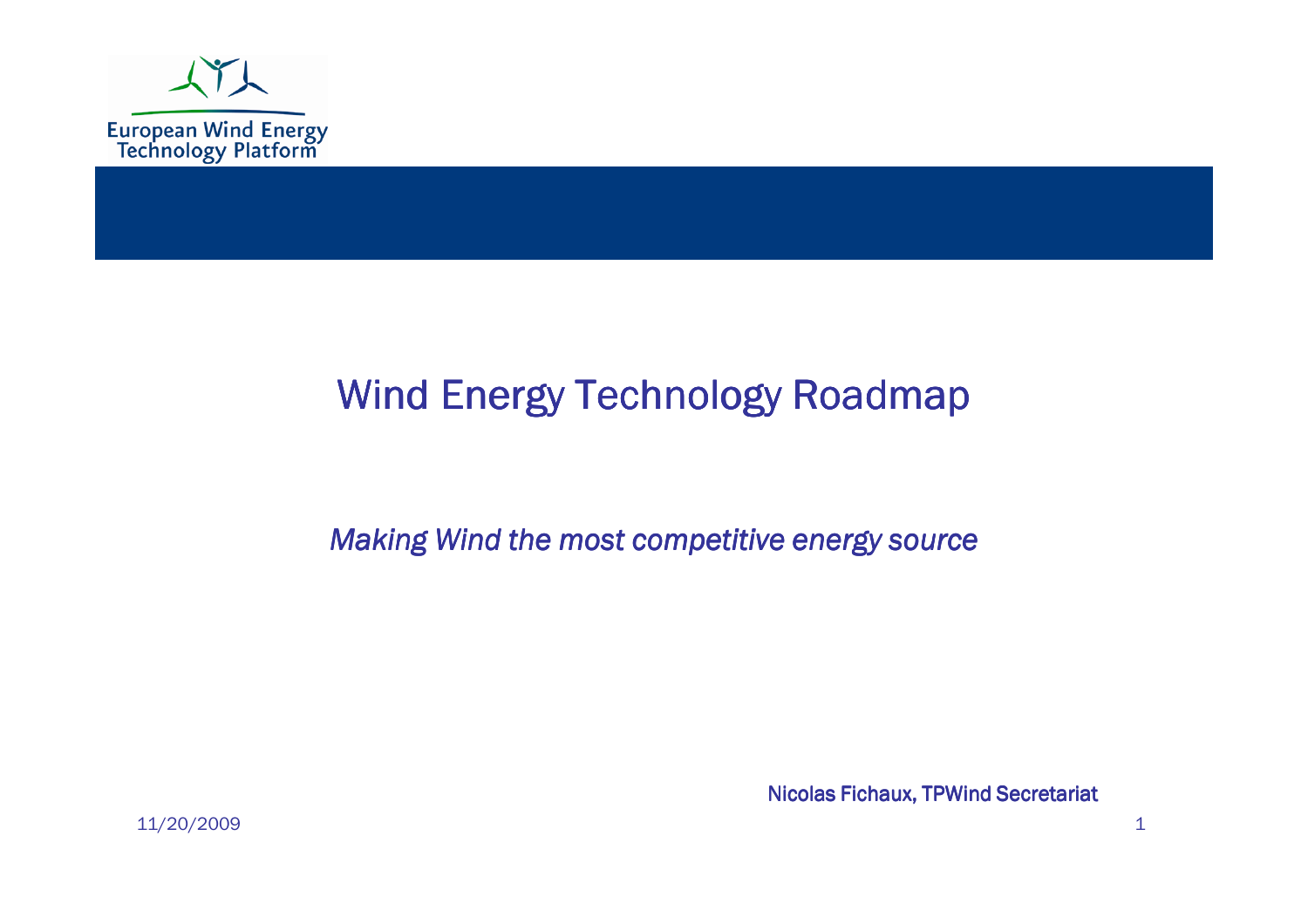

#### TPWind involvement in SET-Plan process

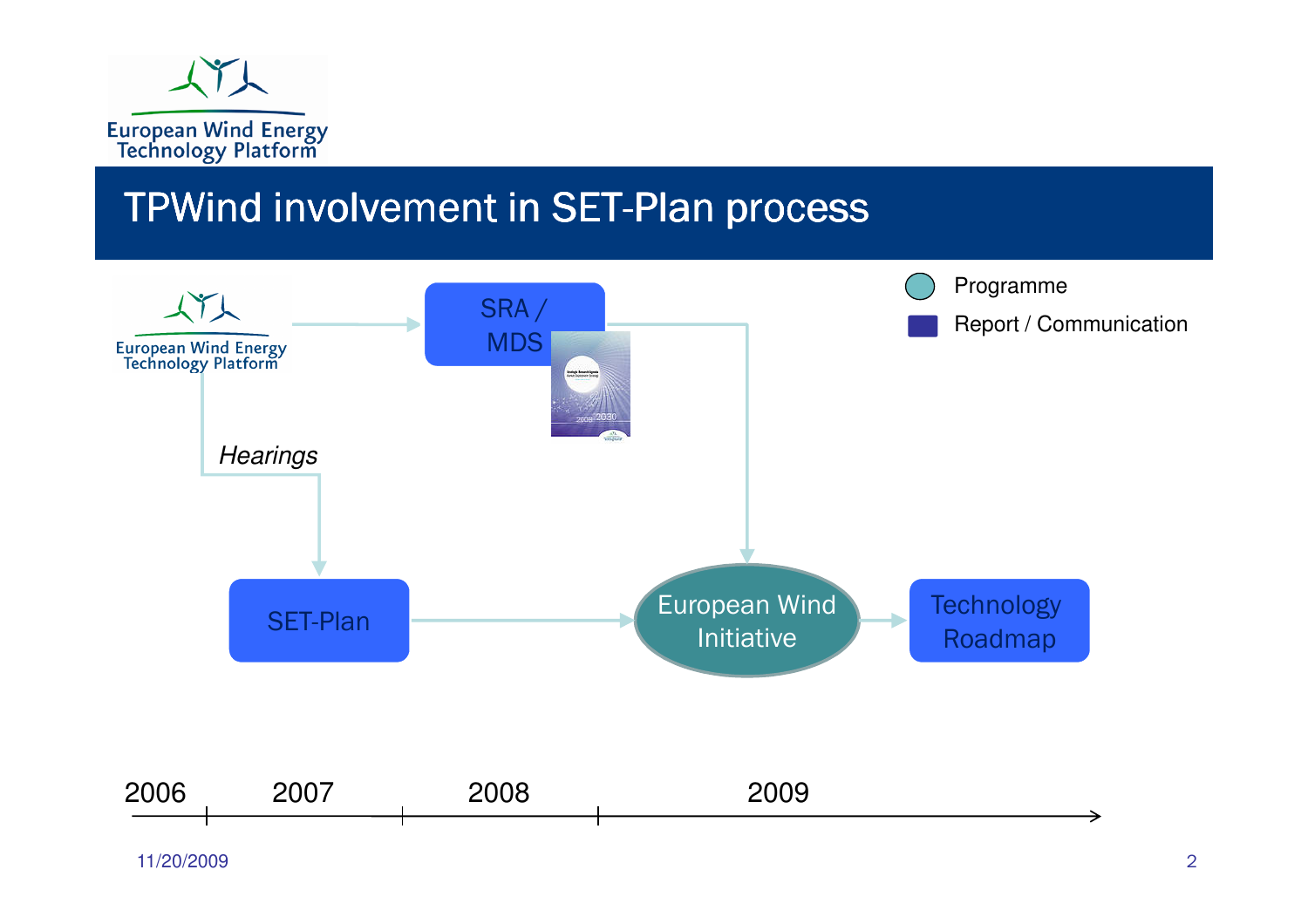

# European Wind Initiative – SET-Plan objectives (2007)<br>-

 $\Box$  European Wind Initiative: focus on large turbines and large systems validation and demonstration (relevant to on and off-shore applications).

#### SET-Plan - Reaching 2020 objectives <sup>2020</sup>

- - Double the power generation capacity of the largest wind turbines, with off-shore wind as the lead application.
- Enable a single, smart European electricity grid able to accommodate the massive integration of renewable and decentralised energy sources.

#### □ SET-Plan - Reaching 2050 objectives

 Bring the next generation of renewable energy technologies to market competitiveness.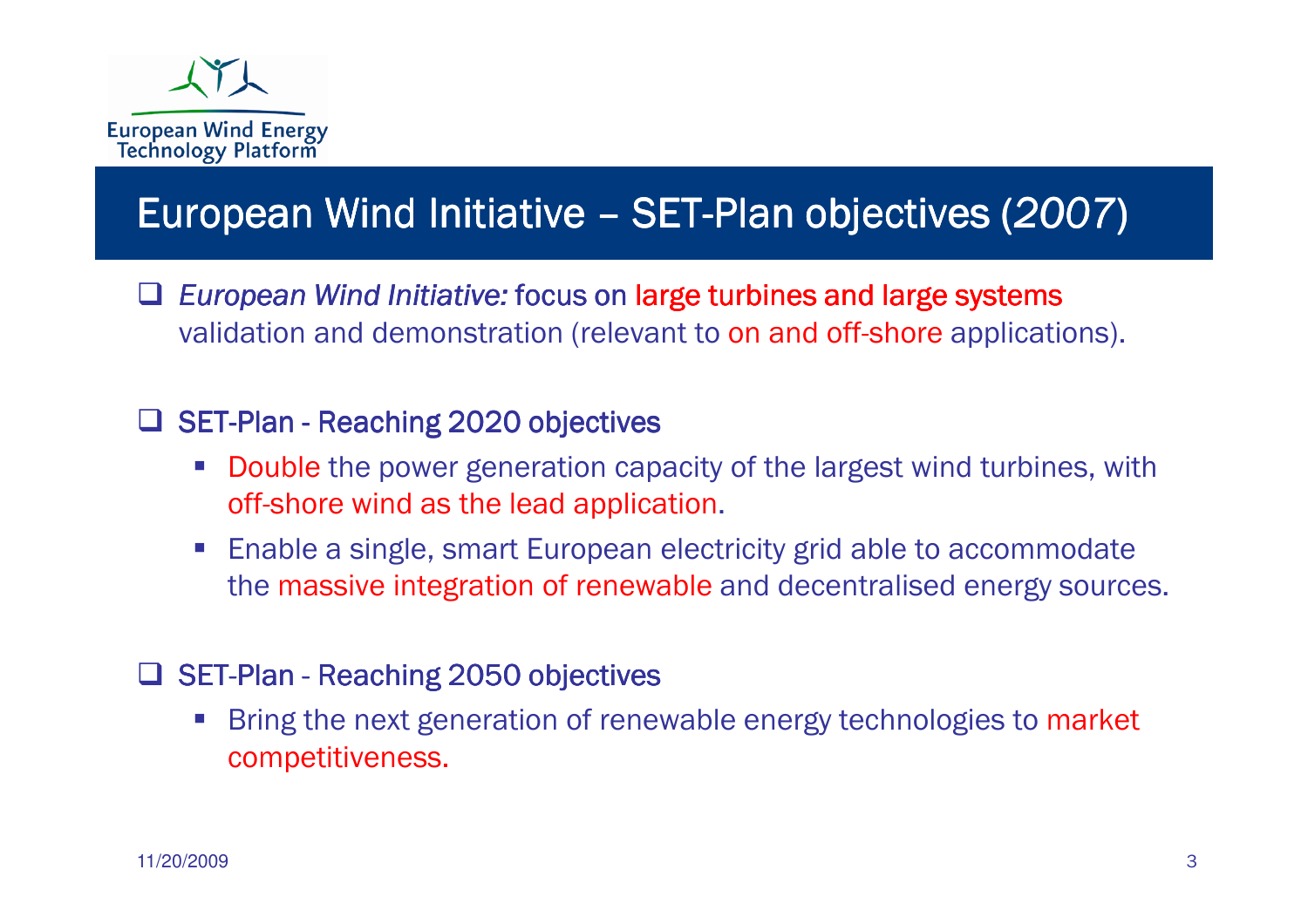

#### EWI in 3 objectives

 $\Box$  To make wind energy the most competitive energy source on the market onshore in 2020, and offshore in 2030 onshore in 2020, and offshore in <sup>2030</sup>

 $\Box$  To enable the required large-scale deployment and grid integration of wind energy offshore and onshore with the aim of reaching wind penetration levels energy offshore and onshore with the aim of reaching wind penetration levels

20% in 2020, 33% in 2030 and 50% in 2050

■ Ensuring the European technology leadership on- and offshore, and developing<br>large offshore wind turbines large offshore wind turbines

Including exploring concepts up to 20 MW (10-20 MW range)

11/20/2009 $\overline{4}$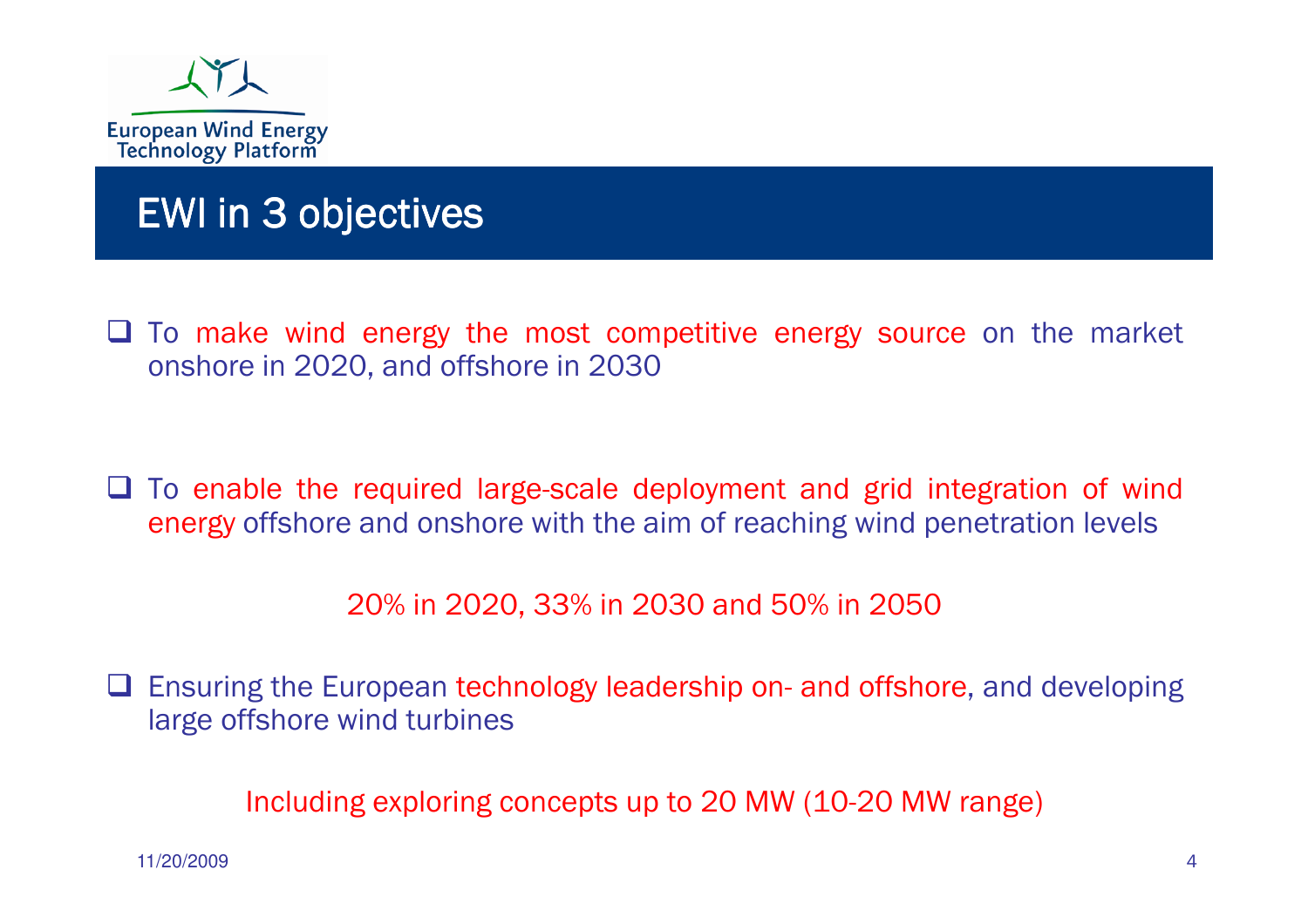

#### EWI - Large-scale high-tech roadmap

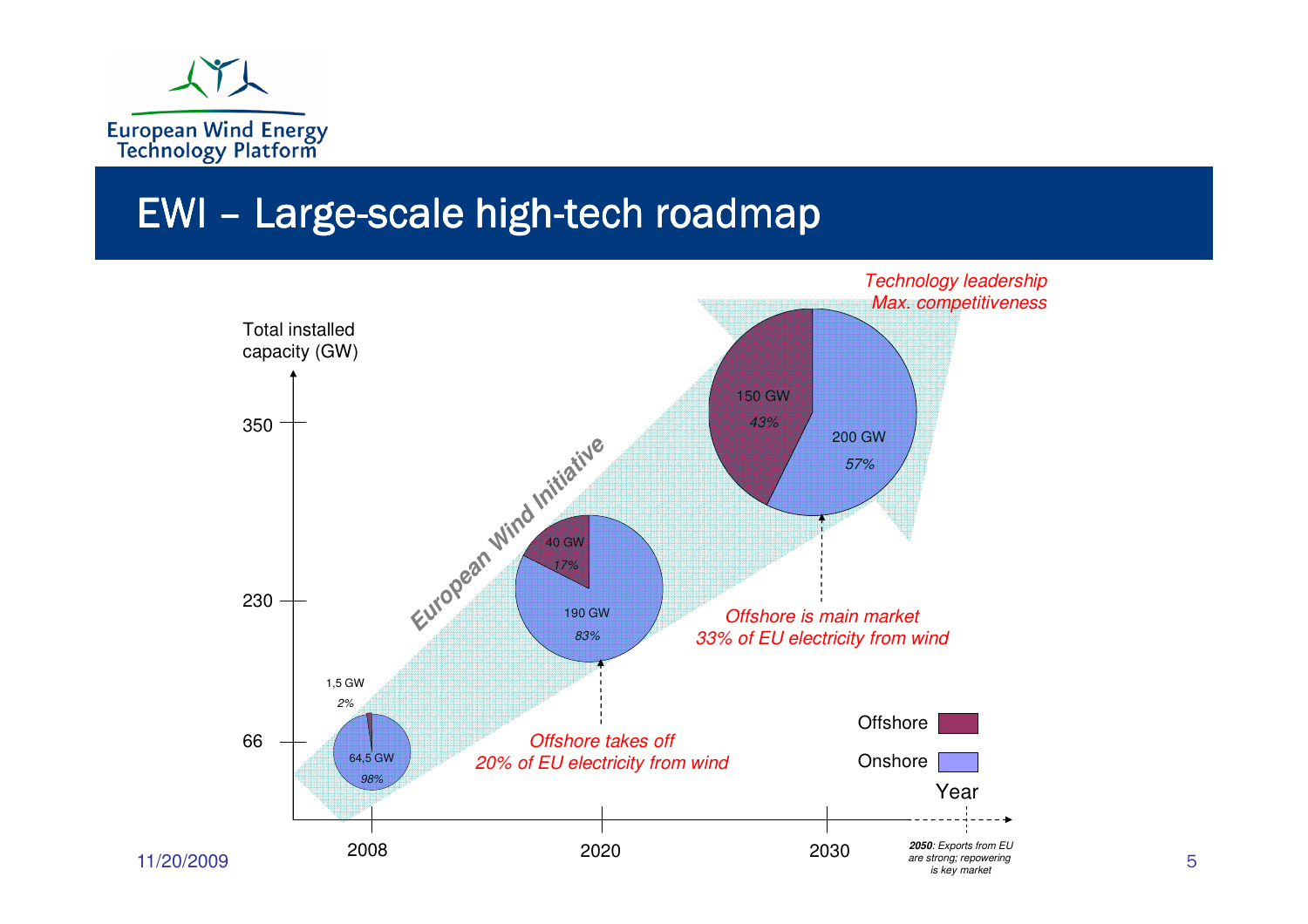

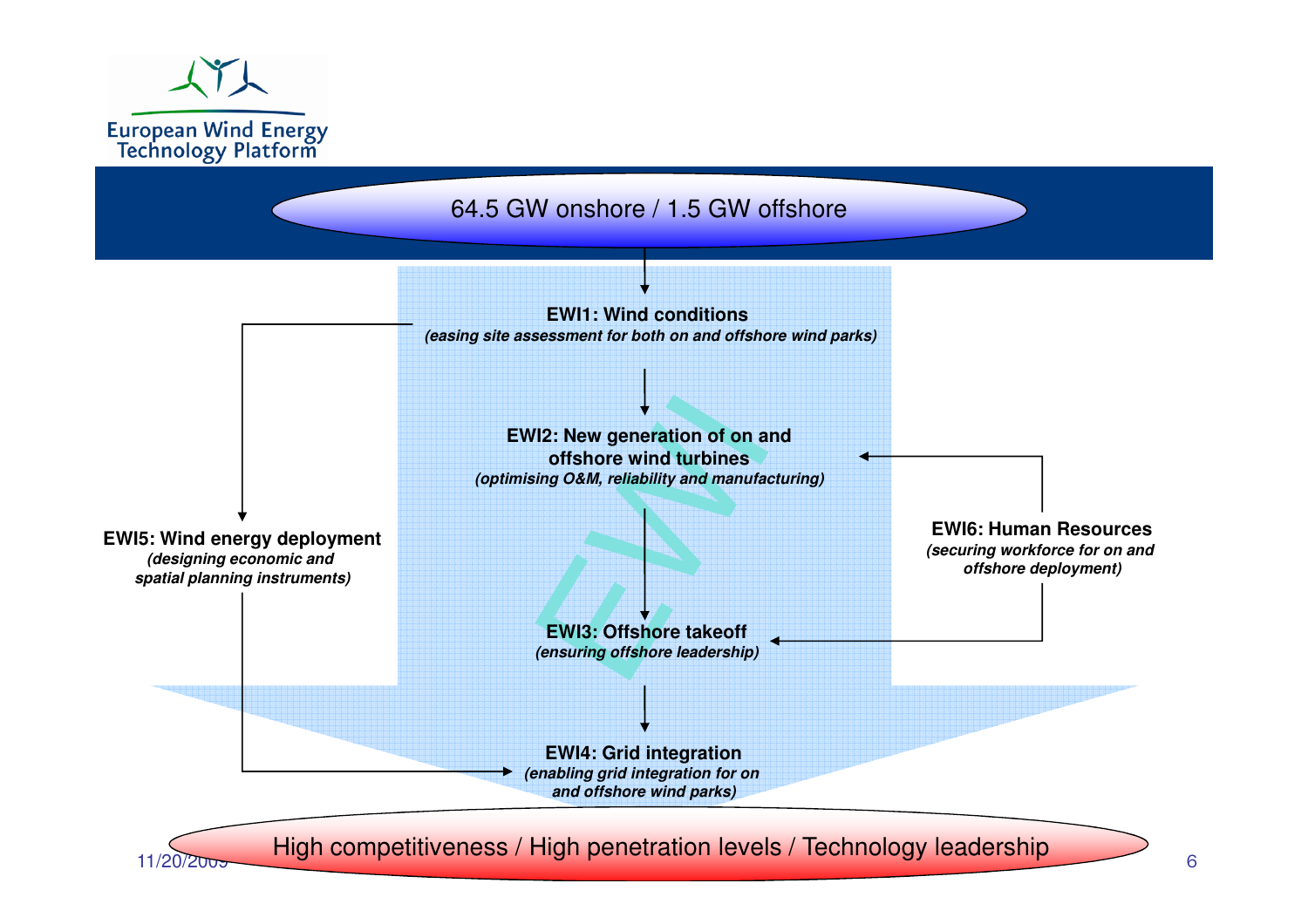

#### Financing Communication COM(2009) 519 final

 $\Box$  Impact of the Wind Industrial Initiative:

- **EXEC 12 Fully competitive wind power generation**
- -Capable of contributing up to 20% of EU electricity by 2020 and as much as 33% by 2030
- More than 250 000 skilled jobs could be created.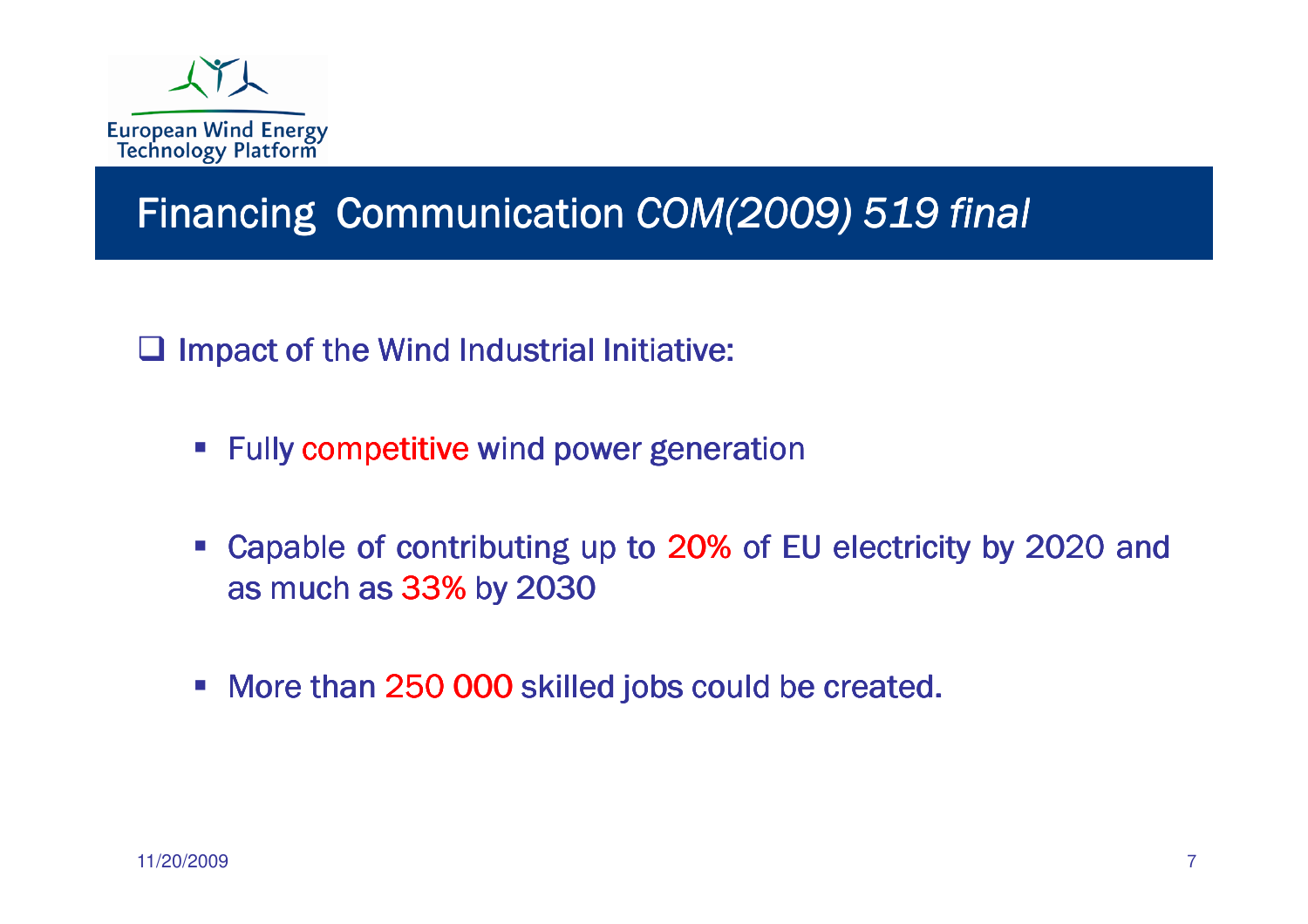

#### Technology roadmap SEC(2009) 1295

### **□ Strategic objective**

■ To improve the competitiveness of wind energy technologies, to enable the exploitation of the offshore resources and deep waters potential, and to facilitate grid i<mark>ntegration</mark> of wind power.

### Industrial sector objective

• To enable a 20% share of wind energy in the final EU<br>electricity consumption by 2020 electricity consumption electricity consumption by 2020.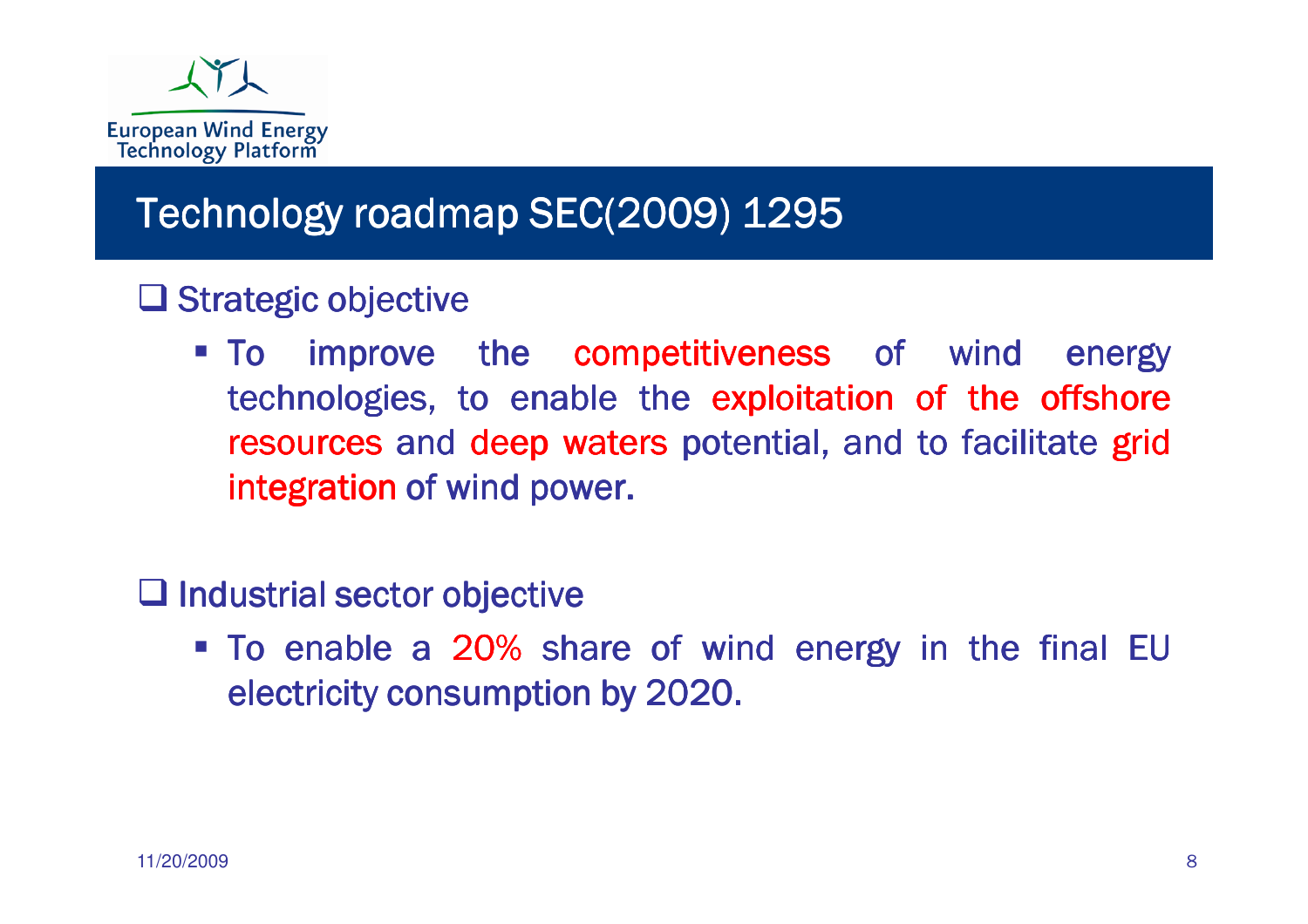

#### Technology roadmap

#### SEC(2009) 1295

4 sections:

- new turbines and components
- offshore technology
- grid integration
- resource assessment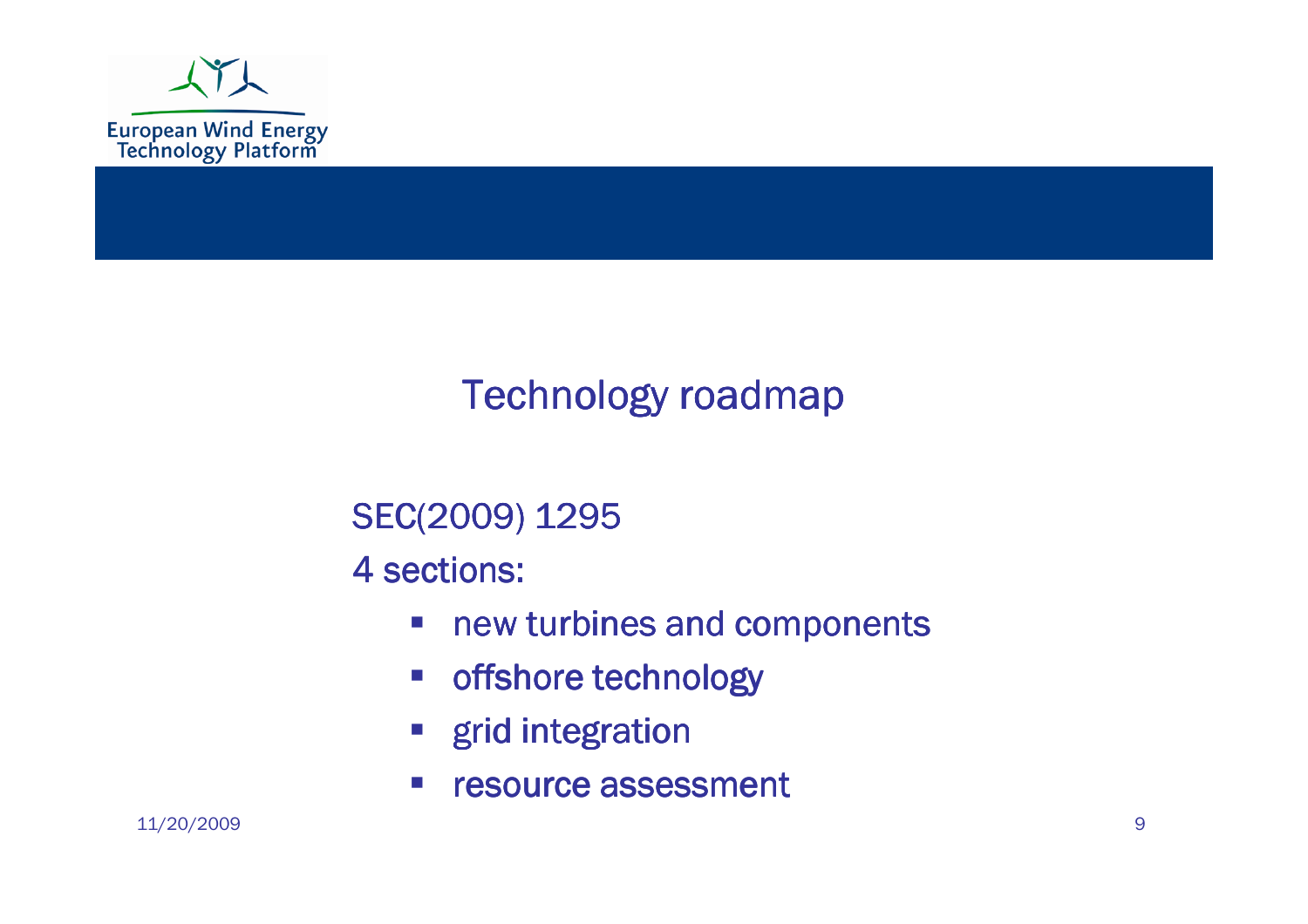

# New turbines and components - Objectives<br>-

- $\Box$  New turbines and components to lower investment, operation and maintenance easts maintenance costs
	- -To develop large scale turbines in the range of 10 - 20 MW especially for offshore applications.
	- -To improve the reliability of the wind turbine components through the use of new materials, advanced rotor designs, control and monitoring systems.
	- -To further automate and optimise manufacturing processes such as blade manufacturing through cross industrial cooperation with automotive, maritime and civil aerospace.
	- -To develop innovative logistics including transport and erection techniques, in particular in remote, weather hostile sites.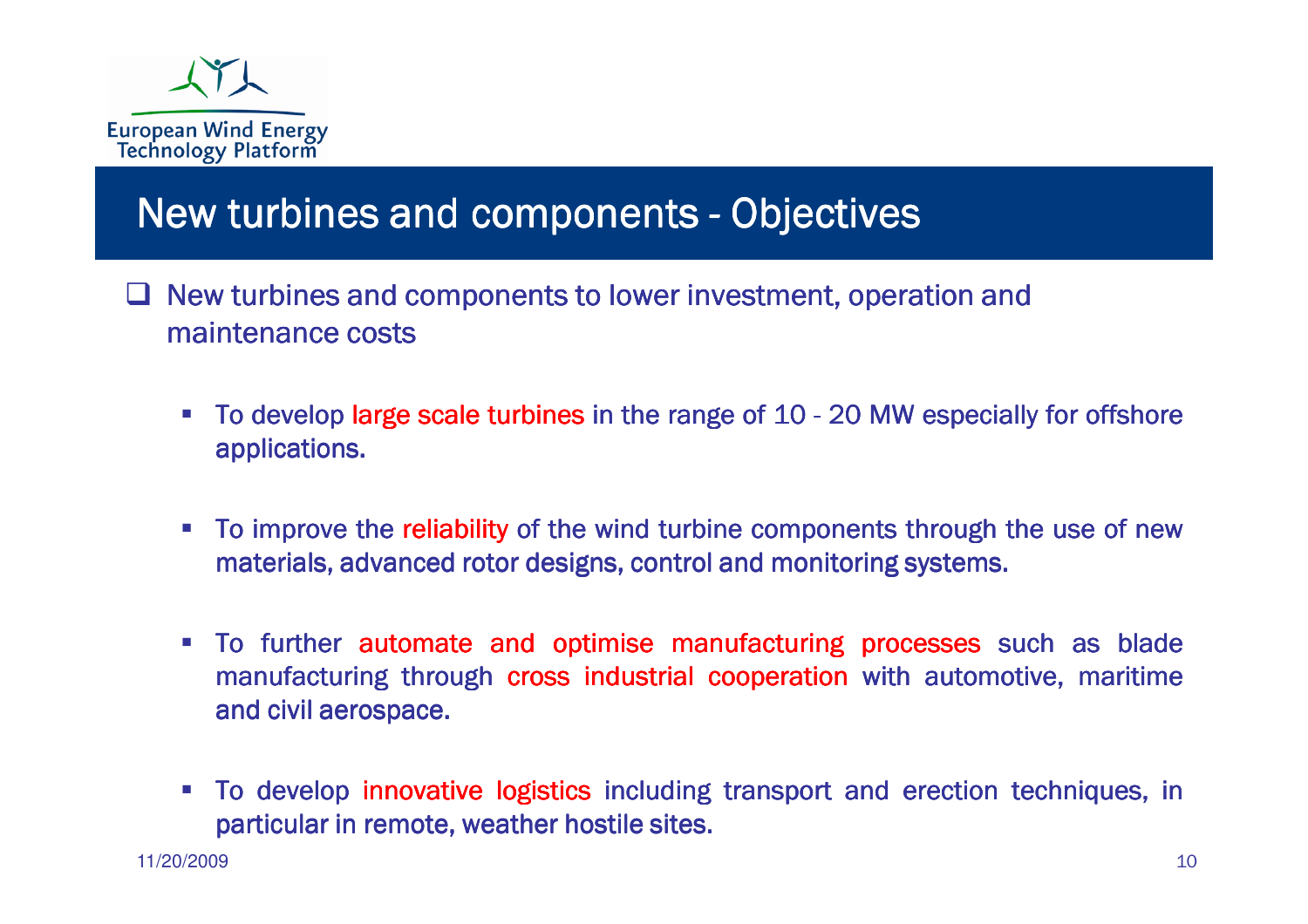

## New turbines and components - Actions<br>-

- $\Box$  New turbines and components to lower investment, operation and maintenance and the costs: costs:
	- A R&D programme focused on new turbine designs, materials and components<br>addressing on- and offshore annications coupled with a demonstration addressing on- and offshore applications coupled with a demonstration programme dedicated to the development and testing of a large scale turbine prototype (10-20MW).
	- A network of 5-10 European testing facilities to test and assess efficiency and<br>reliability of wind turbine systems reliability of wind turbine systems.
	- An EU cross-industrial cooperation and demonstration programme drawing<br>unon the know-how from other industrial sectors (e.g. offshore exploration) for upon the know-how from other industrial sectors (e.g. offshore exploration) for mass production of wind systems focused on increased component and system reliability, advanced manufacturing techniques, and offshore turbines. A set of 5 - 10 demonstration projects testing the production of the next generation of turbines and components will be carried out.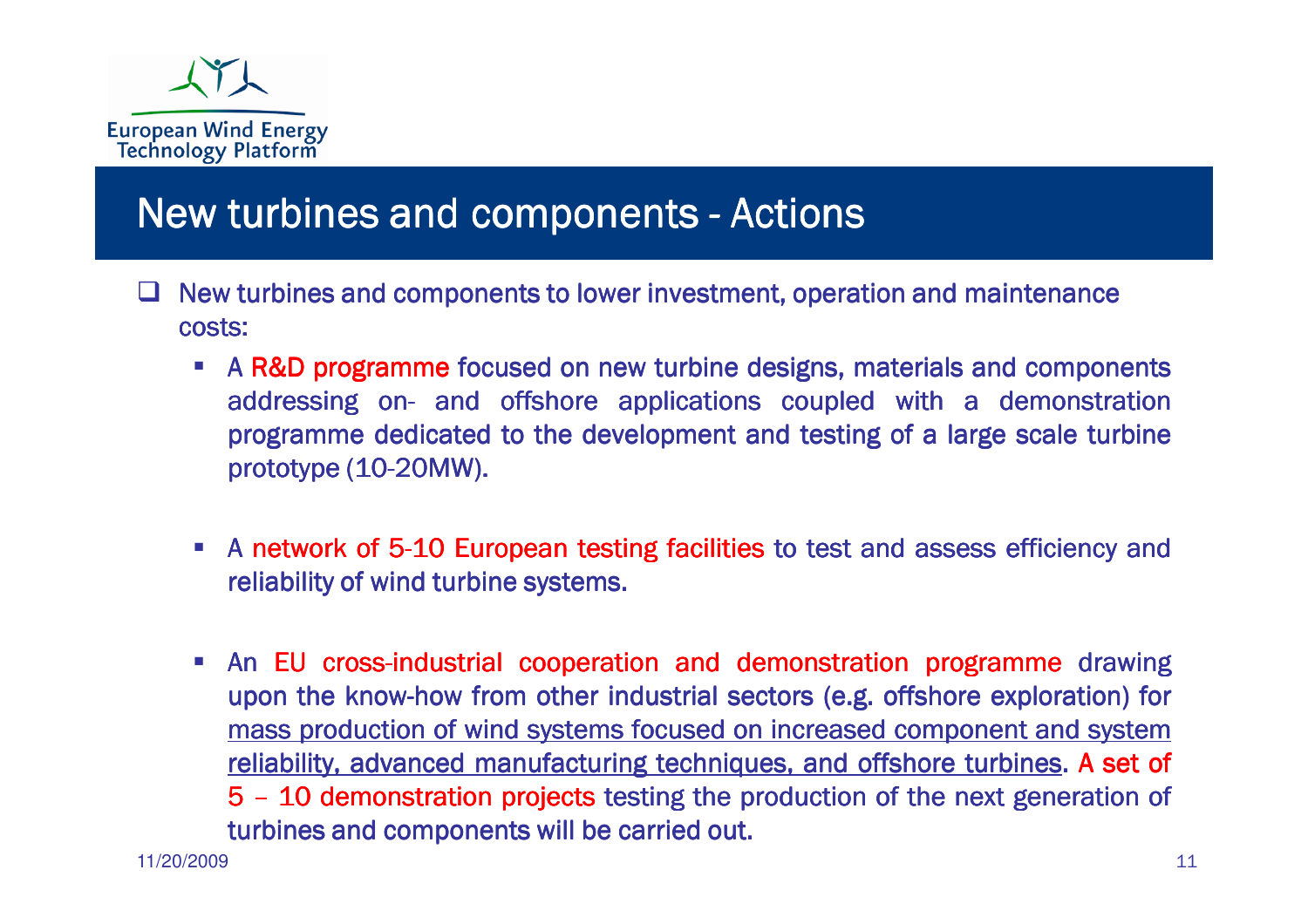

# Offshore Technology - Objectives

- Offshore technology with a focus on structures for large-scale turbines and<br>deep waters  $($   $>$  30 m) deep waters (> 30 m).
	- To develop new stackable, replicable and standardised substructures for large scale offshore turbines such as: tripods, quadropods, jackets and gravity-based structures.
	- To develop floating structures with platforms, floating tripods, or single anchored turbine.
	- To develop manufacturing processes and procedures for massproduction of substructures.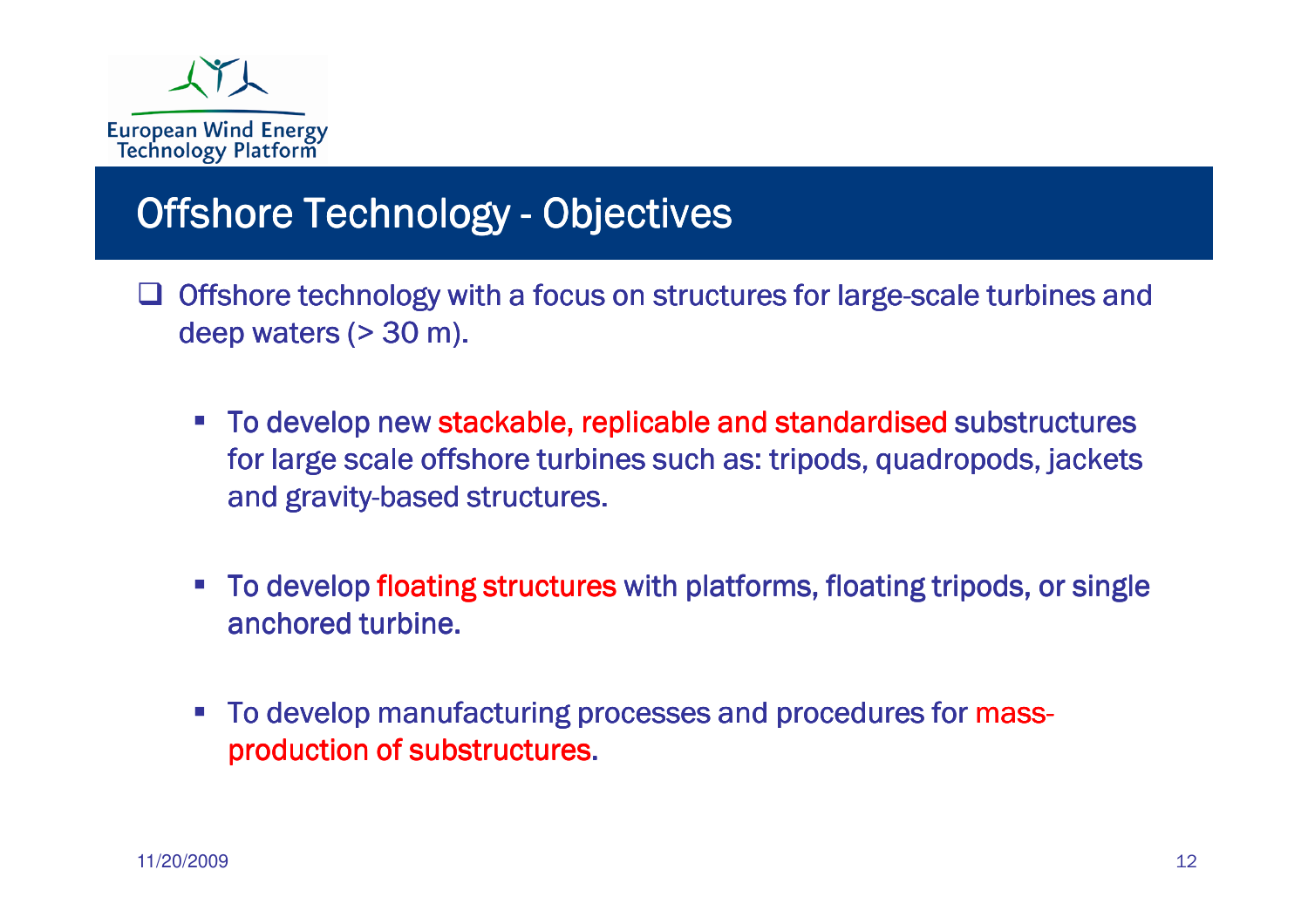

# Offshore Technology - Actions<br>

- Offshore technology with a focus on structures for large-scale turbines and<br>deep waters  $($   $>$  30 m) deep waters (> 30 m).
	- A development and demonstration programme for new structures<br>distant from shore aiming at lower visual impact and at different water distant from shore aiming at lower visual impact and at different water<br>denths (> 30m) depths (>30m).
	- I At least 4 structure concepts should be developed and tested under<br>different conditions different conditions.
	- A demonstration programme on advanced mass-manufacturing processes of offshore structures.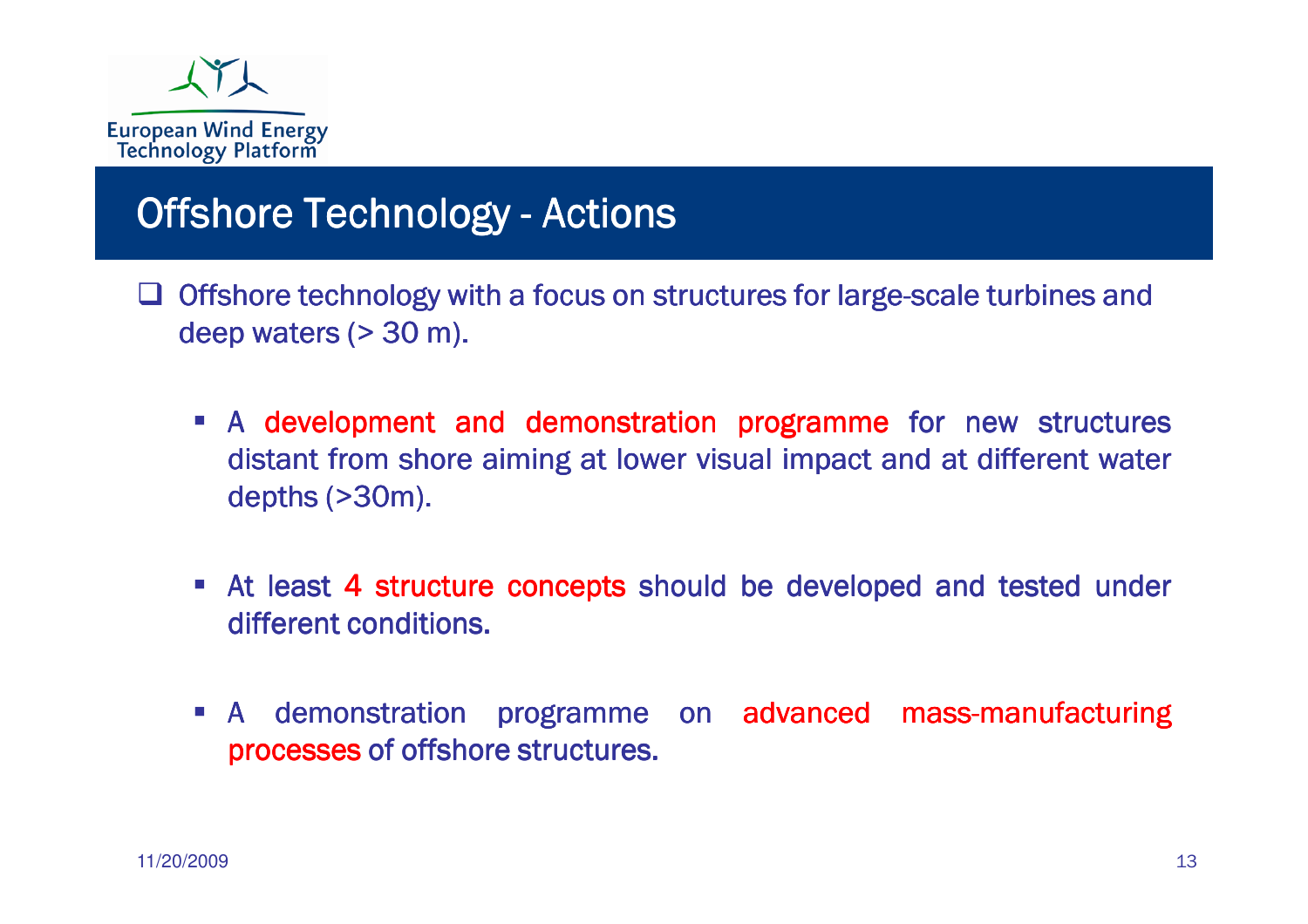

# Grid integration - Objectives<br>

- Grid integration techniques for large-scale penetration of variable electricity supply supply.
	- To demonstrate the feasibility of balancing power systems with high<br>share of wind power using large-scale storage systems and High Voltage share of wind power using large-scale storage systems and High Voltage Alternative Current (HVAC) or High Voltage Direct Current (HVDC) interconnections.
	- To investigate wind farms management as "virtual power plants".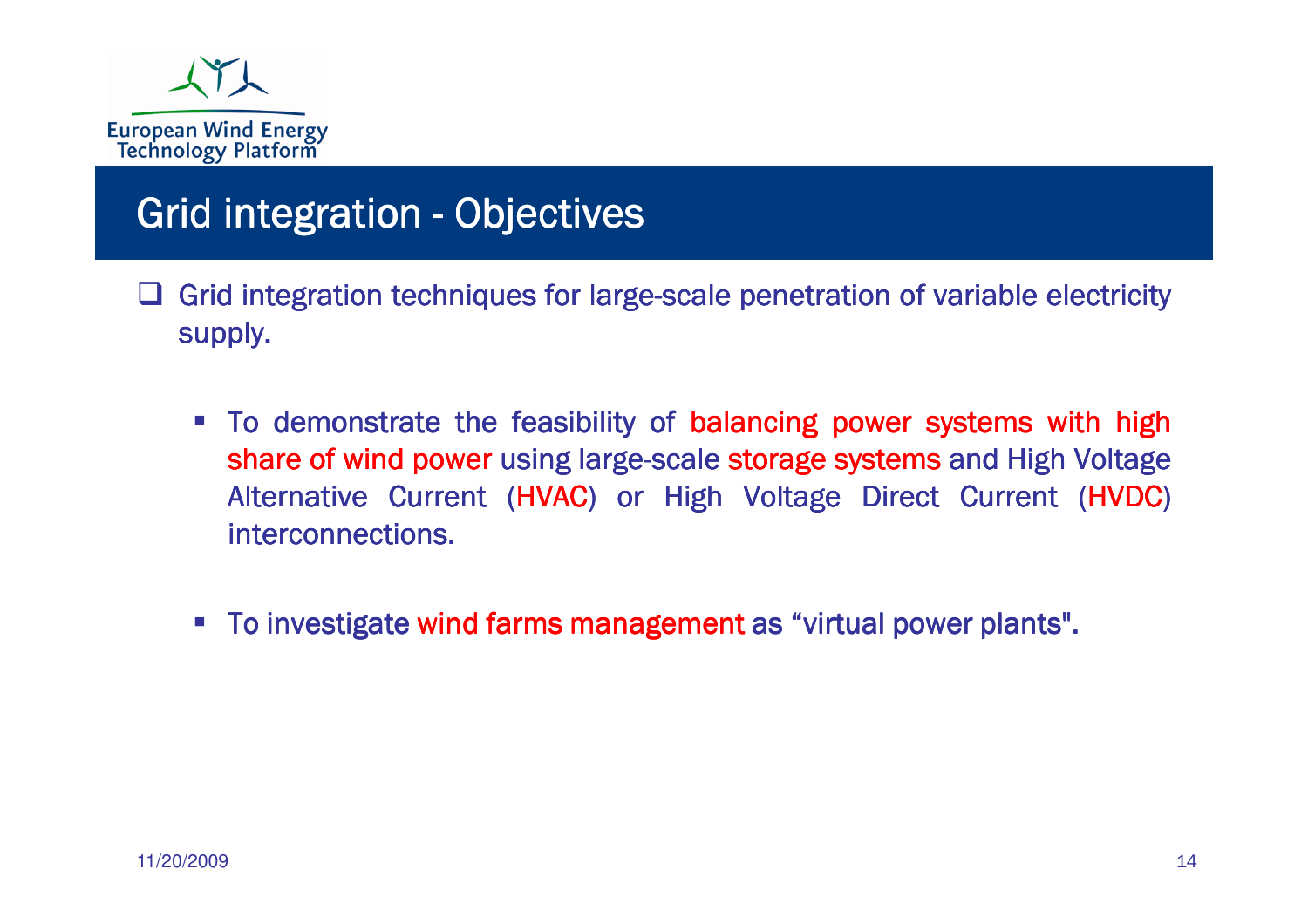

## Grid integration - Actions<br>

- $\Box$  A programme focused on wind farms management as "virtual power<br>"plants" to demonstrate at the industrial-scale: plants" to demonstrate at the industrial-scale:
	- Offshore wind farms interconnected to at least two countries and<br>Combined with the use of different grid interconnection technique combined with the use of <mark>different grid interconnection techniques</mark>.
	- Long distance High Voltage Direct Current.
	- Controllable multi-terminal offshore solutions with multiple converters and cable suppliers converters and cable suppliers.

A virtual power plant is a cluster of distributed generation installations which are collectively run by a central control entity in order to increase the system flexibility (including with the support of existing storage systems) and to make the best of available potential (spatial smoothing)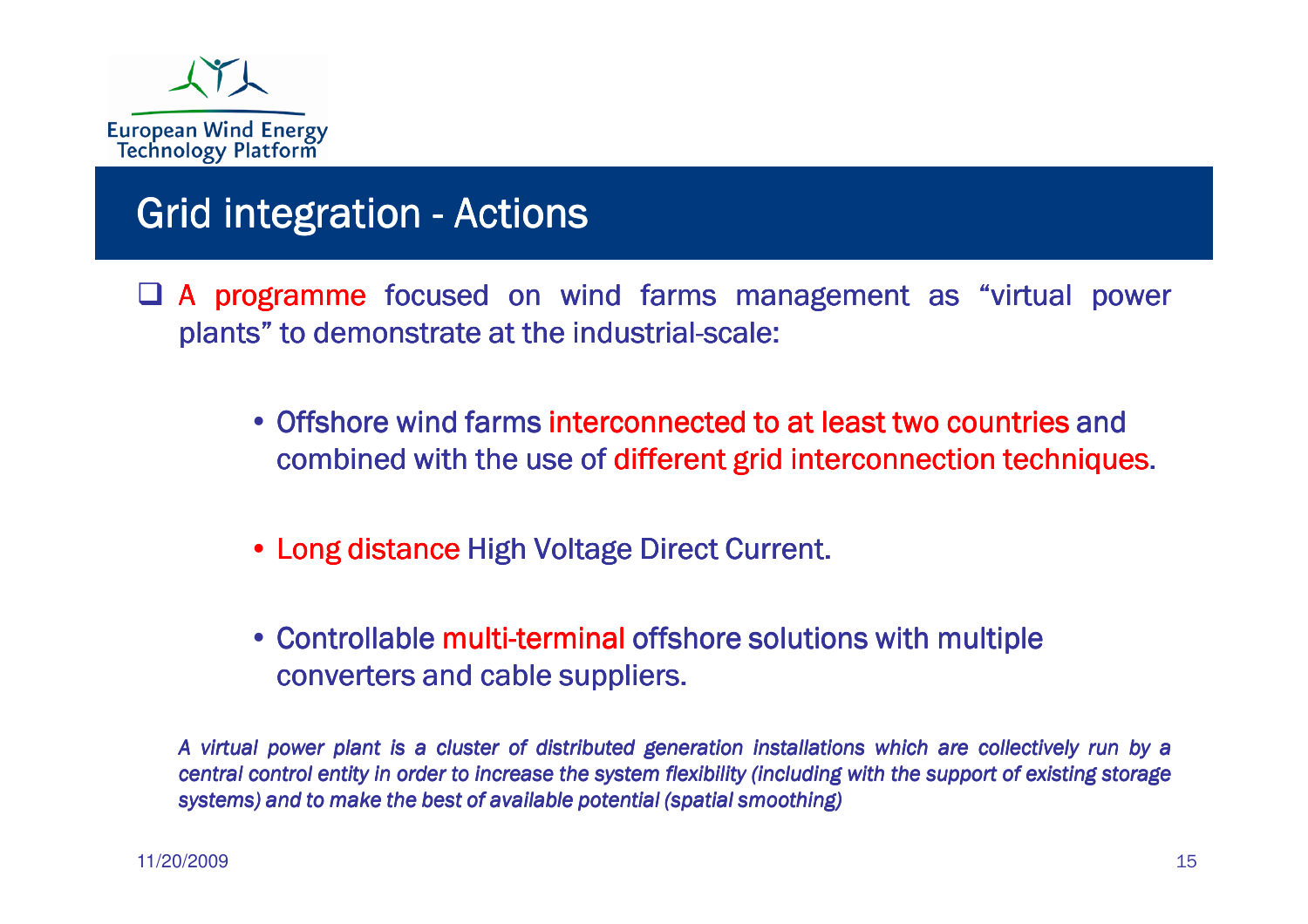

# Resource assessment & spatial planning - Objectives<br>

- $\Box$  Resource assessment and spatial planning to support wind energy deployment.
	- To assess and map wind resources across Europe and to reduce forecasting uncertainties of wind energy production.
	- To develop spatial planning methodologies and tools taking into account environmental and social aspects.
	- To address and analyse social acceptance of wind energy projects including promotion of best practices.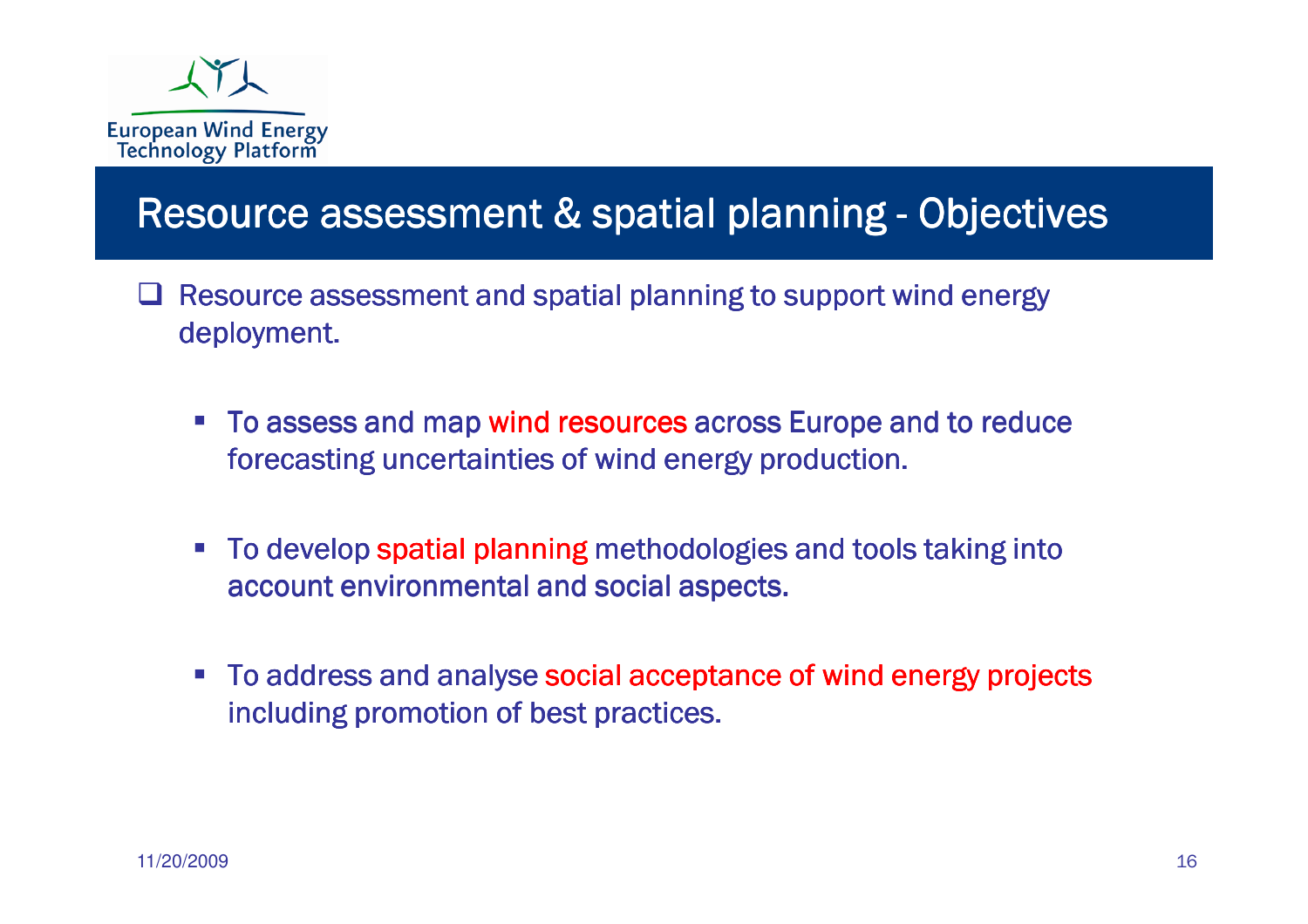

# Resource assessment & spatial planning - Actions<br>

- $\Box$  A R&D programme for forecasting distribution of wind speeds and energy production that includes: production that includes:
	- **EXECUTE: Wind measurement campaigns.**
	- -**Database on wind data, environmental and other constrains.**
	- - Spatial planning tools and methodologies for improved designs and production.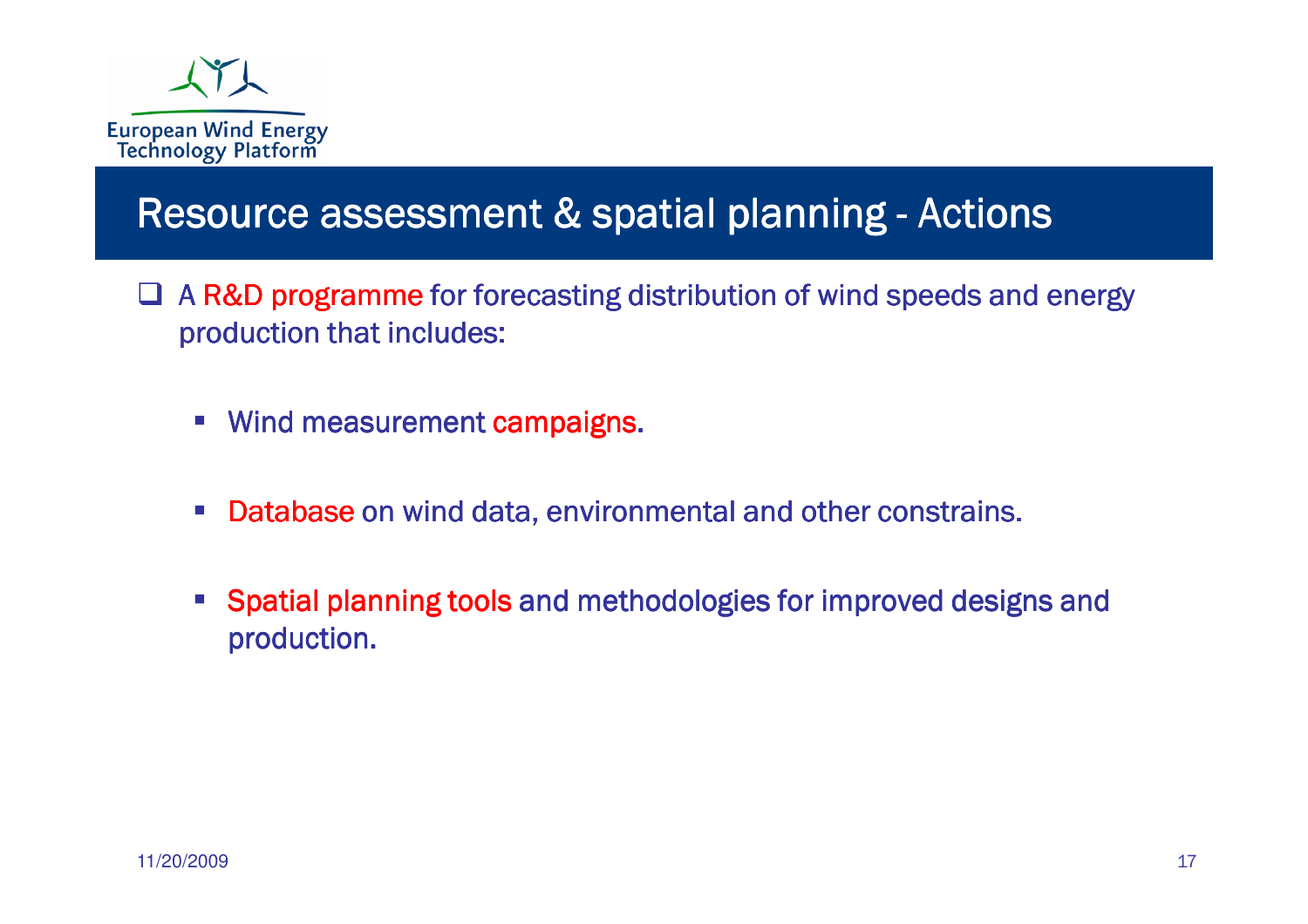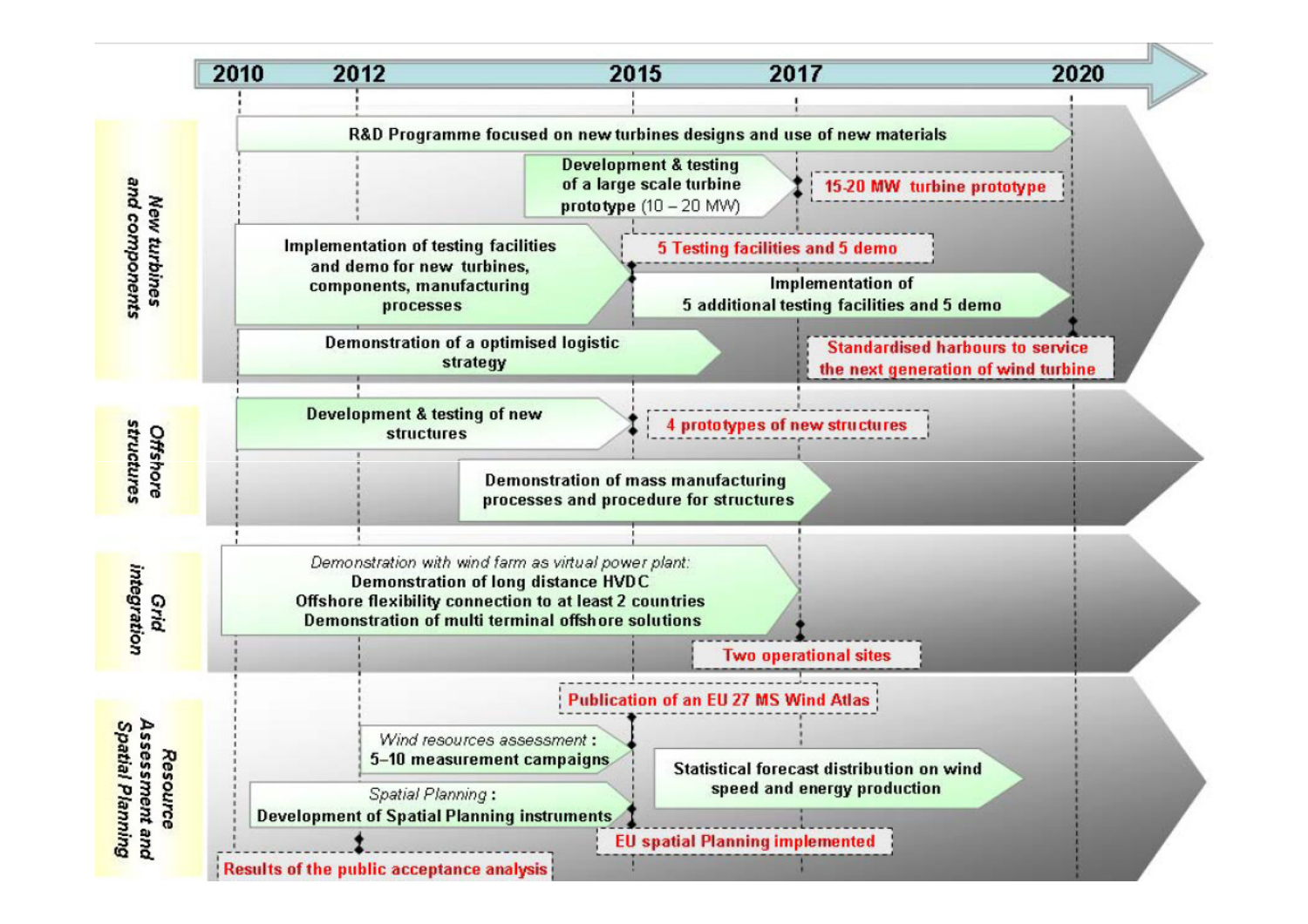

# EWI / Wind Roadmap – 75 % match<br>————————————————————



| <b>EWI component</b>                          | <b>EWI Action</b>                                                              | Roadmap |
|-----------------------------------------------|--------------------------------------------------------------------------------|---------|
| <b>Wind conditions</b>                        | European wind resource map                                                     |         |
|                                               | <b>Measurement campaigns</b>                                                   |         |
| New generation of on<br>and offshore turbines | Large long-medium term R&D programme                                           |         |
|                                               | Industry-led full-scale European demonstration activities                      |         |
|                                               | Optimising manufacturing processes                                             |         |
|                                               | <b>Optimising logistics</b>                                                    |         |
|                                               | Cross-industrial cooperation and demonstration program                         |         |
| <b>Offshore takeoff</b>                       | Development of offshore access vessels, and best practices                     |         |
|                                               | Automated manufacturing of steel and concrete substructures of varying designs |         |
|                                               | Demonstration programmes to test innovations in offshore technology            |         |
|                                               | Development of onshore facilities supporting offshore deployment               |         |
|                                               | Strong coordination with the offshore oil & gas service sector                 |         |
| <b>Grid Integration</b>                       | <b>Grid management solutions</b>                                               |         |
|                                               | Long-term planning                                                             |         |
|                                               | New grid technology solutions                                                  |         |
| <b>Deployment</b>                             | <b>Support schemes</b>                                                         |         |
|                                               | Long-term spatial planning                                                     |         |
|                                               | Social acceptance of wind energy projects                                      |         |
| Resources                                     | A European training institute                                                  |         |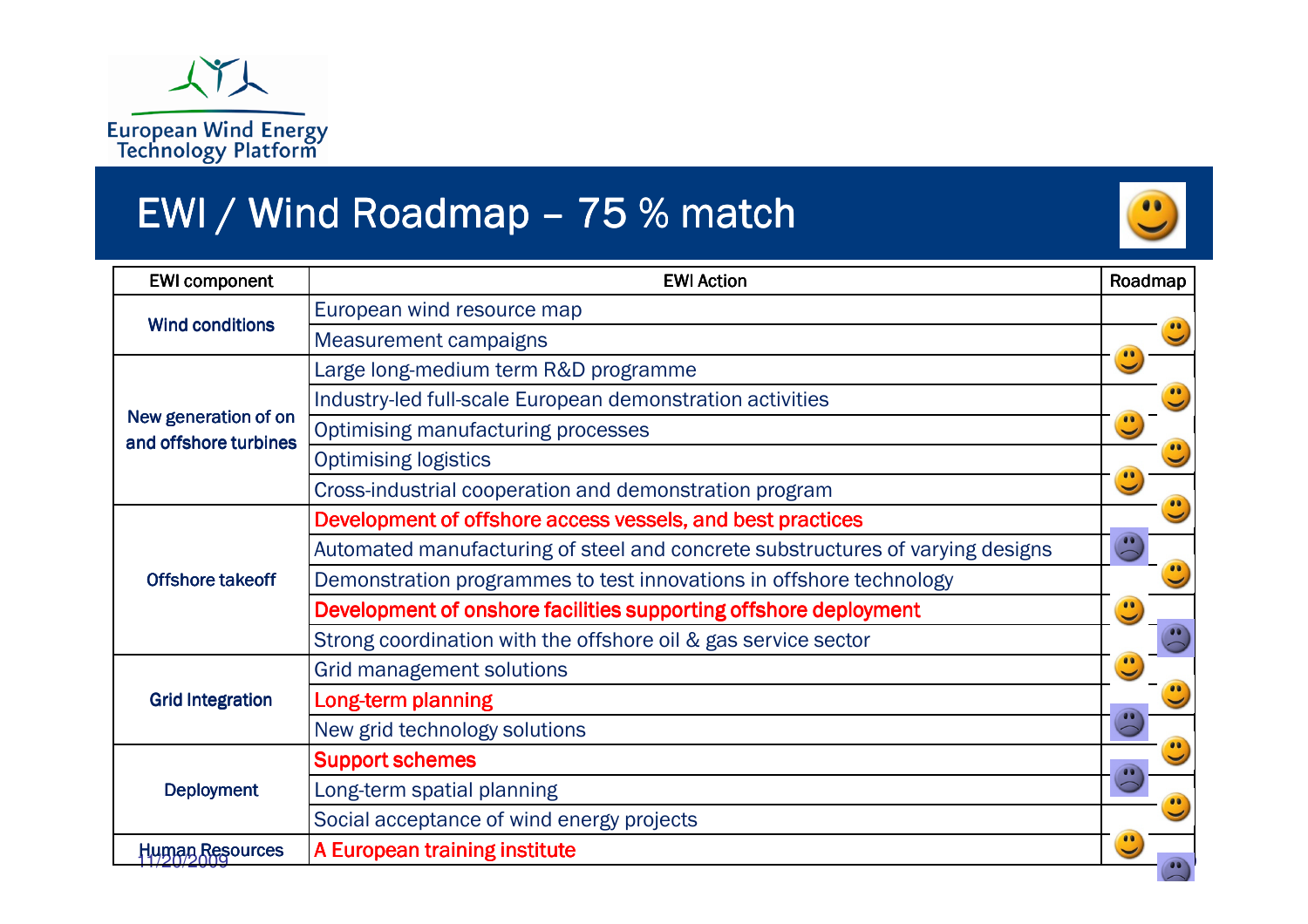

#### Missing elements

 $\Box$  Grid planning – coordination with the European Grid Initiative

 $\Box$  Training – coordination with the European Energy Research – Alliance and the European Institute of Technology Alliance and the European Institute of Technology

□ Missing:

- **Offshore access vessels, and best practices**
- **Onshore facilities supporting offshore deployment**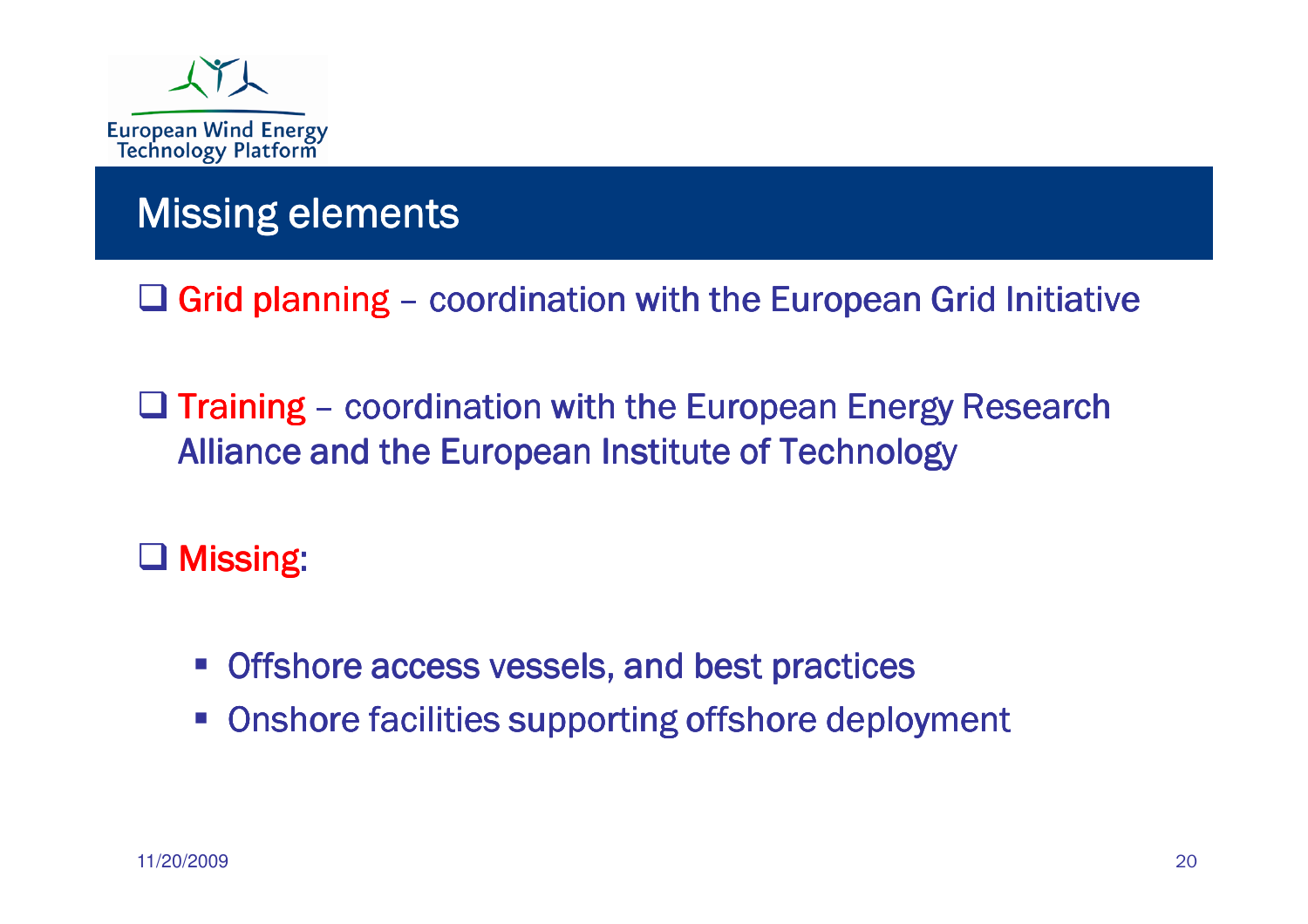

#### Indicative costs (2010-2020)

"The overall breakdown of non-nuclear energy research financing in <sup>2007</sup> was 70% private to 30% public. Given the public policy-driven nature of the energy transition and the current economic situation, <sup>a</sup> significant rise in the public share of the burden in the short term towards <sup>a</sup> more equal level of commitment would have to beexplored." COM(2009) 519 final.

| <b>Technology objectives</b>                   | Costs (M $\epsilon$ ) |                                                 |  |
|------------------------------------------------|-----------------------|-------------------------------------------------|--|
| 1. New turbines and components                 | 2500                  | $\Box$ R&D investment: 383 M€<br>(2007)         |  |
| 2. Offshore structure-related<br>technologies  | 1 200                 | ■ Industry 292 M€ (76%)<br>■ Public $91M€(24%)$ |  |
| 3. Grid integration                            | 2 100                 | $\Box$ SET-Plan 600M $\varepsilon$ /y           |  |
| 4. Resource assessment and spatial<br>planning | 200                   |                                                 |  |
| Total                                          | 6 0 0 0               |                                                 |  |
|                                                |                       |                                                 |  |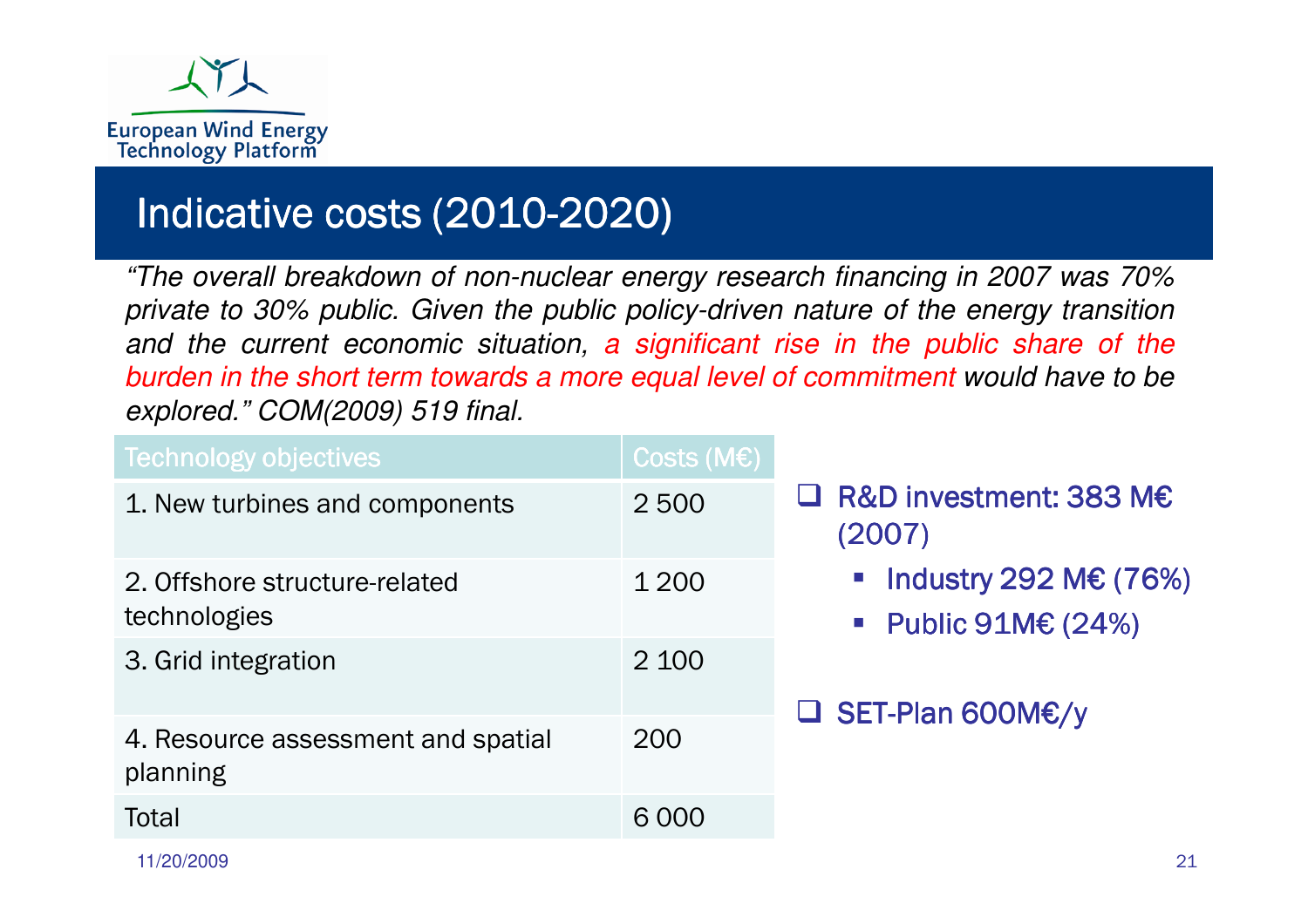

### Financing elements – Impact assessment SEC(2009) 1297

- $\Box$  4 policy options are compared:
	- No action BAU<br>- Siesuseseel fundi
	- $\mathcal{L}_{\mathcal{A}}$ increased funding channeled through the existing investment vehicles
	- a strengthening of the existing investment vehicles within modified institutional arrangements / specific mandate for the EIB to invest in infrastructural funds / using the Capacity Building Scheme
	- new investment vehicles
- □ Possible sources of funding:
	- $\mathcal{L}_{\mathcal{A}}$ ETS system from 2013 onwards, ETS NER, EEPR
	- -**Research Framework Programmes**
	- $\mathcal{L}_{\mathcal{A}}$ CIP High Growth and Innovative SME Facility (GIF)
	- $\mathbb{R}^2$ EIB: RSFF, Marguerite fund, a new "efficiency and renewables" instrument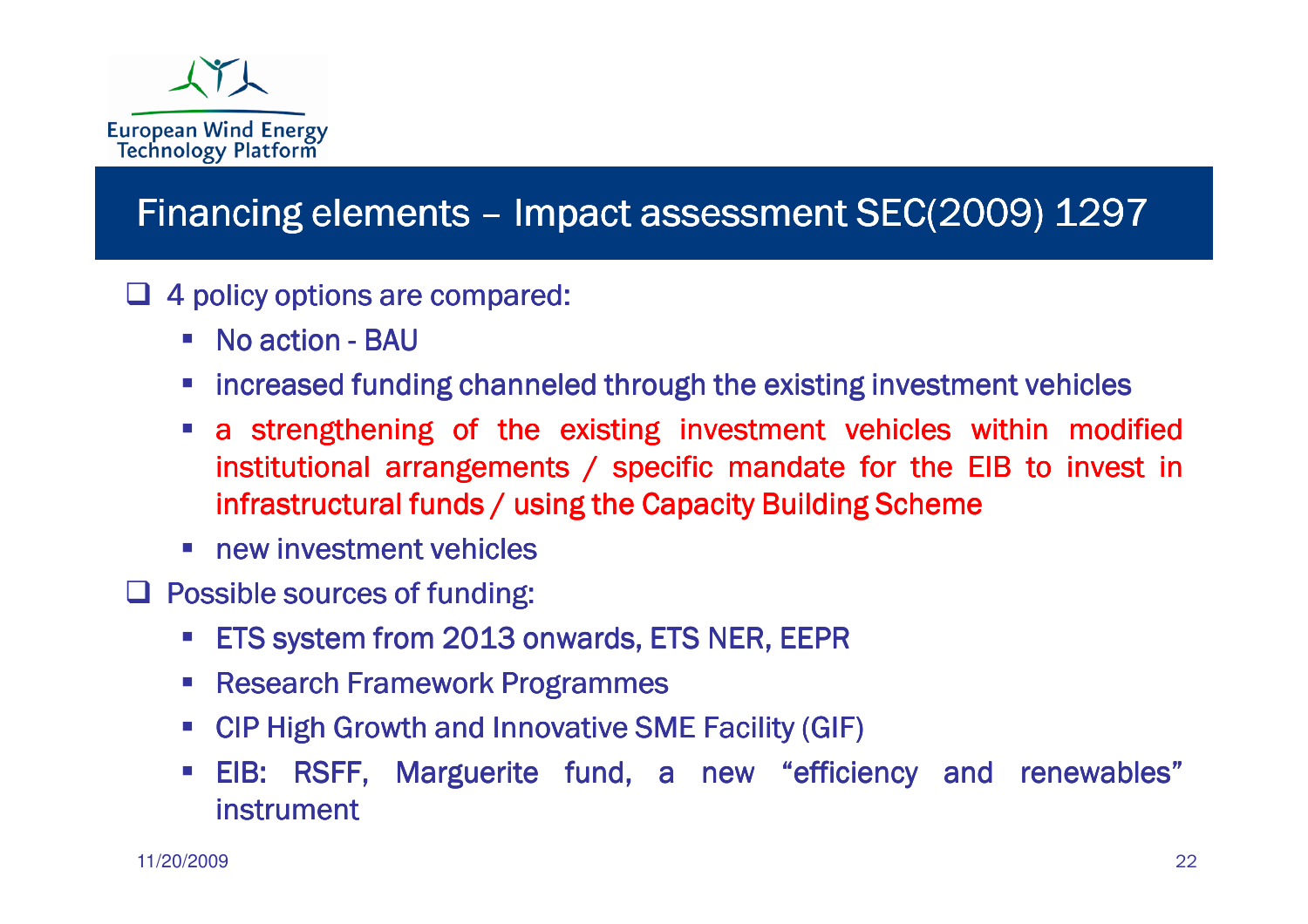

### Implementation – a complex issue

- $\Box$ The industry has to be involved – not detailed by the Communication
- $\Box$  The Wind Energy Roadmap should work as a flexible rolling Programme
- **□** Intellectual Property Rights and concurrence should not be an obstacle
	- -A light structure is needed for a quick implementation
- $\Box$  The SET-Plan financing instruments are broad and complex
	- -The instruments will not evolve on short notice as legislative processes are lengthy

11/20/2009 <sup>23</sup> $\Box$ Coordination is needed between instruments and between initiatives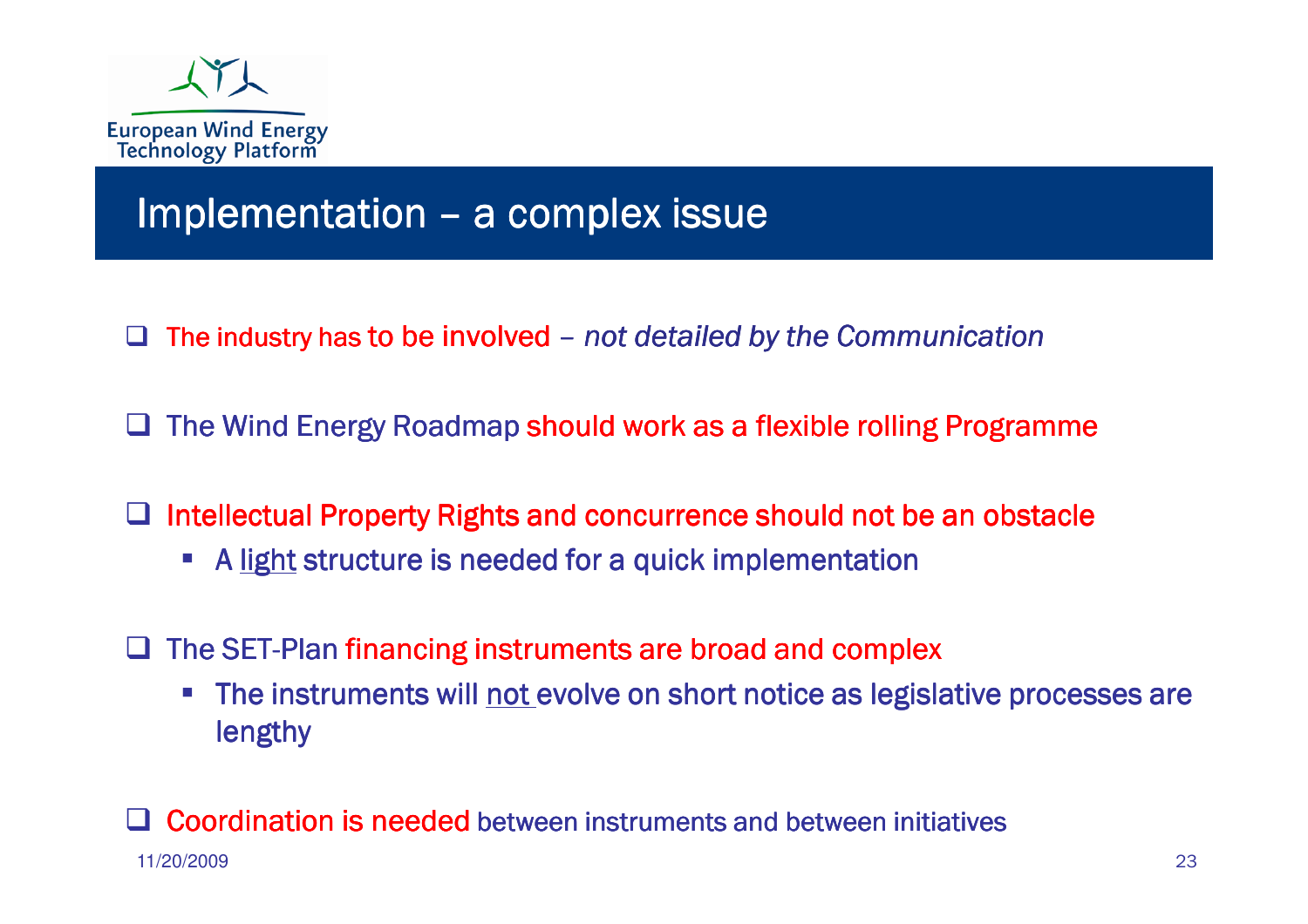

### Implementation – a first idea

- $\Box$  The main SET Plan governing body is the SET-Plan High Level Steering Group (SET Plan SG)  $\,$ Group (SET-Plan SG)
	- -European Commission, Member States, EIB

 $\Box$  Due to its composition, this body can decide to implement parts of the roadmaps through:

- FP7 calls, CIP, ETS.. (EC, MS)<br>. Netional pregrammes (MS)
- National programmes (MS)<br>。FIB instruments (FO, FIB)
- EIB instruments (EC, EIB)  $\,$

□ What is missing?

• A body advising the SET-Plan SG on 'when' and 'how' launching 'what'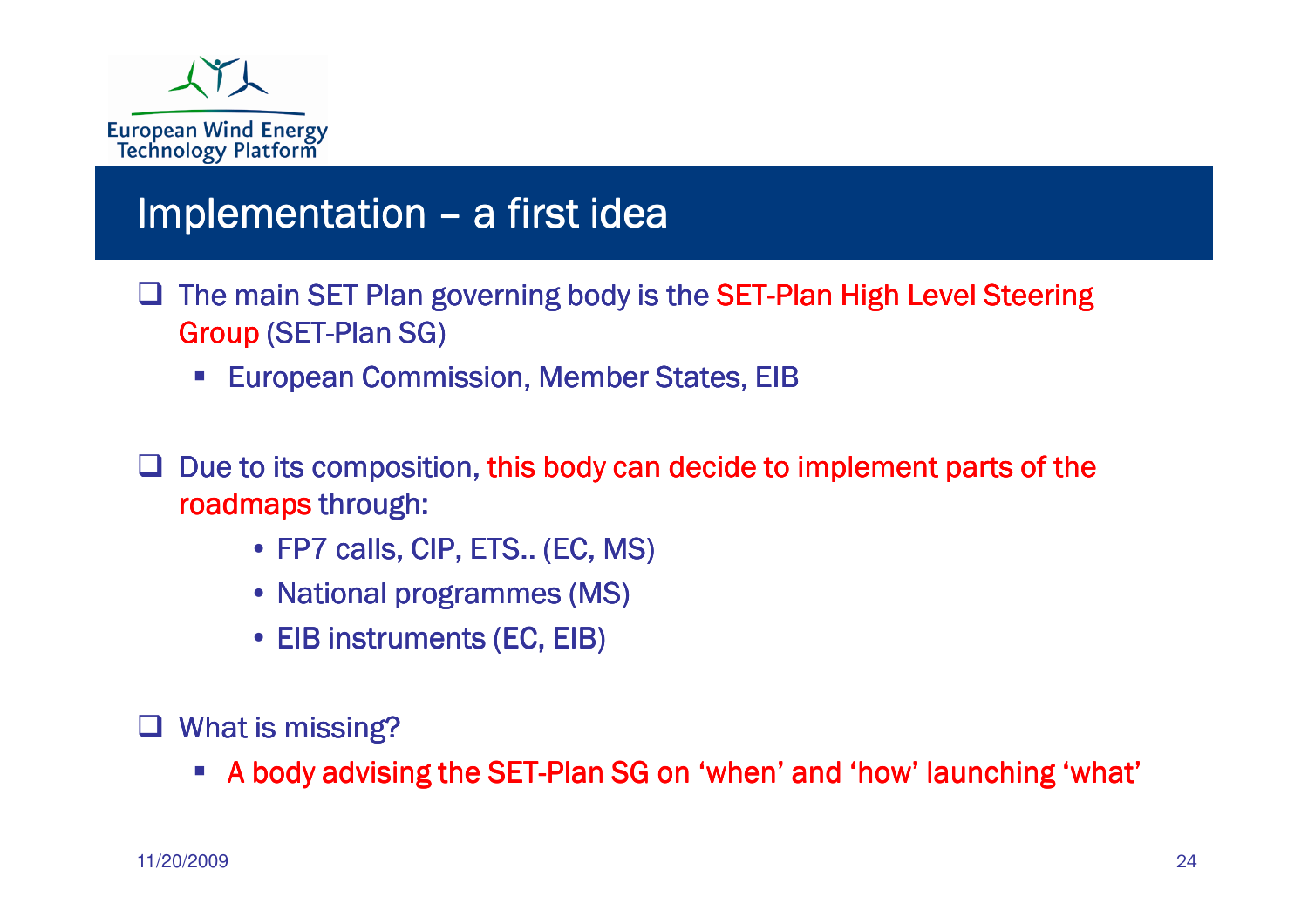

### Implementation – a first idea

- □ Creating an Advisory Committee (AC) for each roadmap:
	- Technology Platform, EC, EIB + other roadmap representatives on ad hoc basis (joined calls)
- $\Box$  Role: agreeing each year on 'when' and 'how' launching 'what', with 'which budget' budget'
- $\Box$ The SET-Plan SG can agree or propose changes to the work programme – to be validated by the AC
- $\Box$  Once accepted, the SET-Plan SC would propose funding sources for the different activities, be it: different activities, be it:
- FP7 calls, Member States willing to participate through their national programme (Join programming), or EIB instruments 11/20/2009 $9^{1}$  25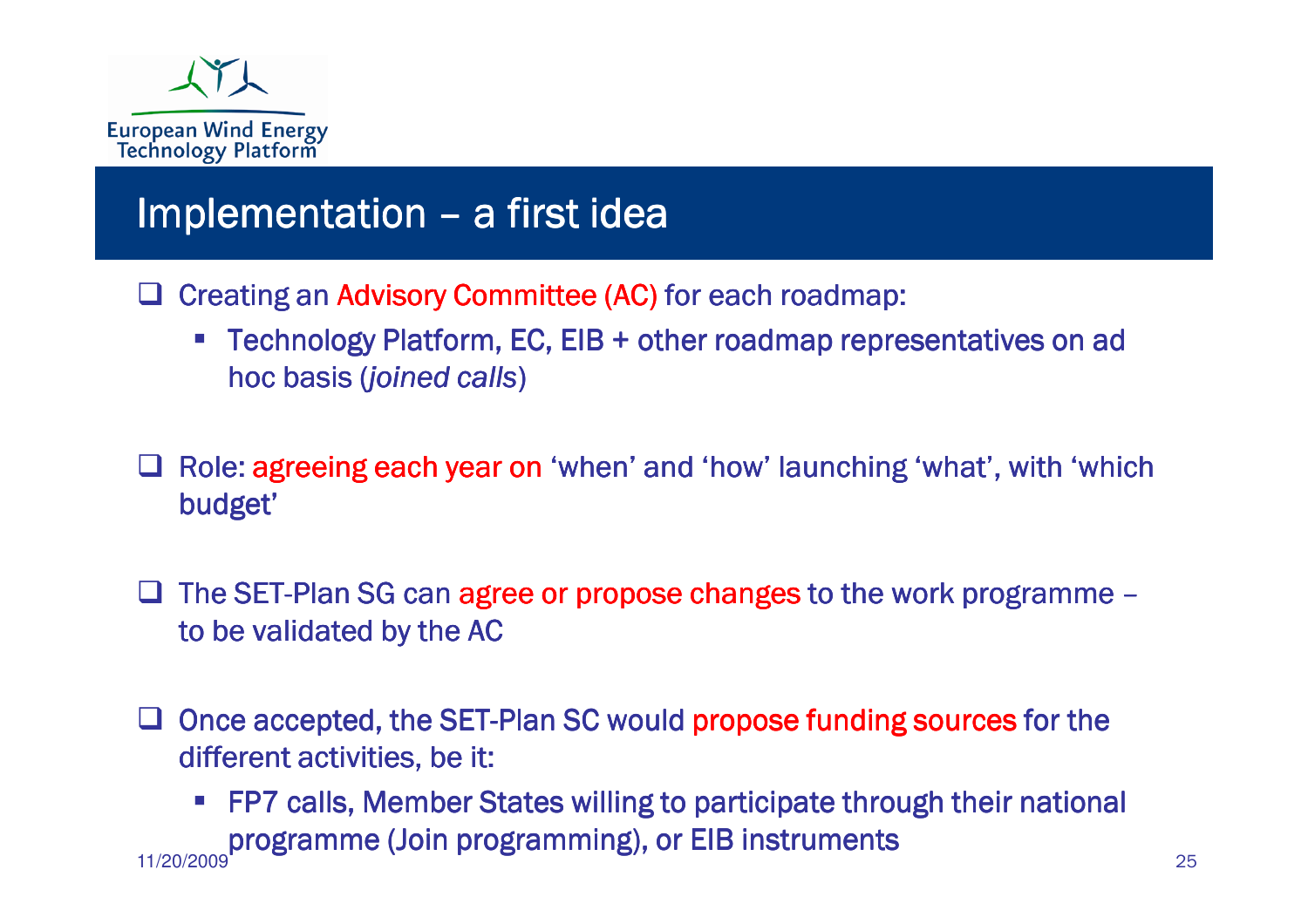

## Implementation – a first idea

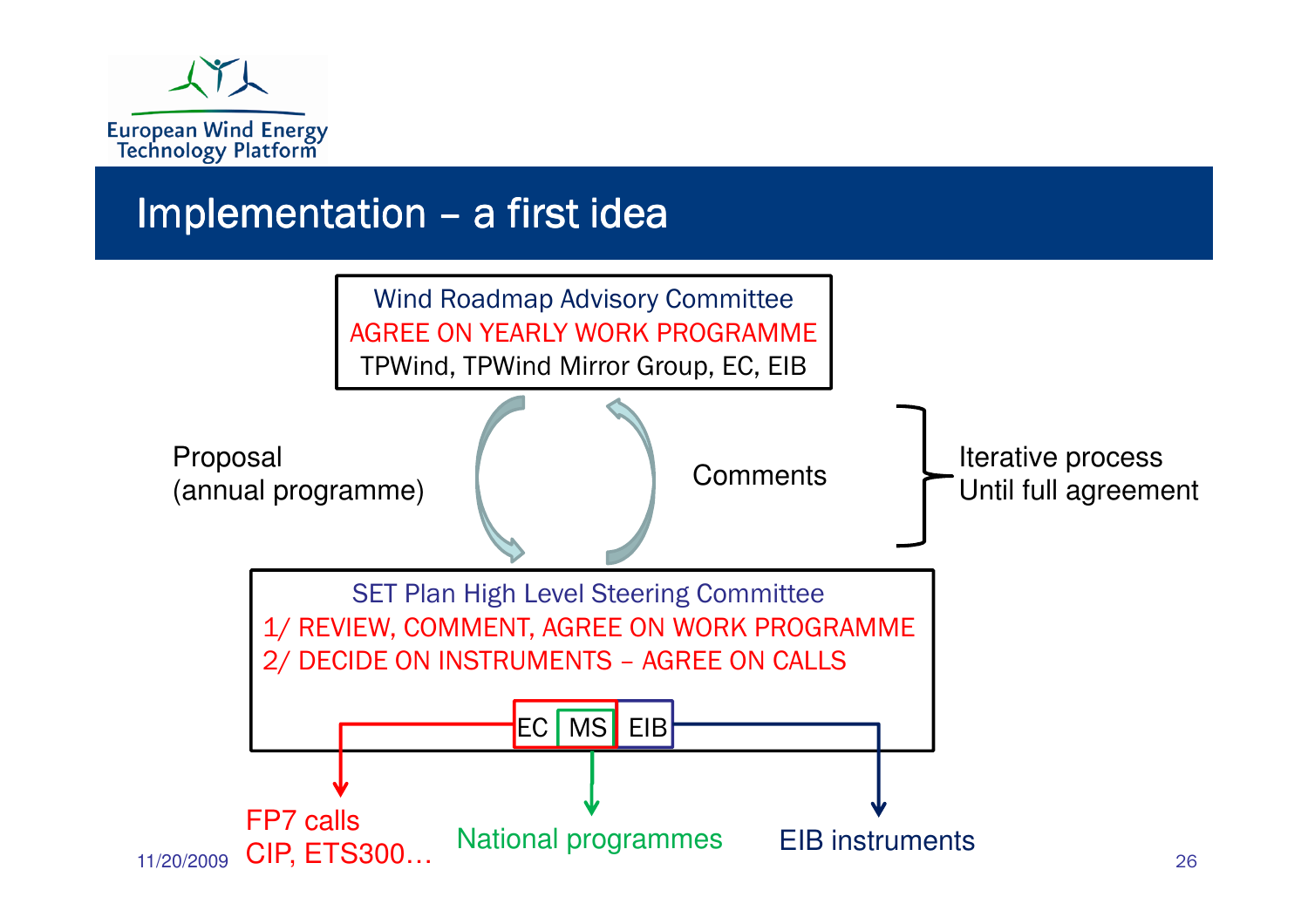

### Implementation – first idea

| • Rapid to implement<br>• Lack of ambition?<br>• Rapid launch of<br>• Builds on existing<br>•High level of<br><i>Initiatives</i>                                                                                                                                                                                                                                                                                                                                                                                                                                                                               | • SET-Plan SG should<br>follow AC                                                                                                                                                                                                       |
|----------------------------------------------------------------------------------------------------------------------------------------------------------------------------------------------------------------------------------------------------------------------------------------------------------------------------------------------------------------------------------------------------------------------------------------------------------------------------------------------------------------------------------------------------------------------------------------------------------------|-----------------------------------------------------------------------------------------------------------------------------------------------------------------------------------------------------------------------------------------|
| coordination<br><b>structures</b><br>• Involvement of the<br>• Builds on existing<br>needed<br>instruments<br>industry<br>• Bureaucratic<br>• Flexible financing<br>depending on the<br>• Coordination of<br>programme phase<br>• Follow up of<br>existing instruments<br>• No IPR or<br>programme difficult<br>commercial issues<br>if processes not<br>• Member States can<br>join on ad hoc basis<br>• Enables step by<br>clear - cross<br>step programme<br>references are<br>implementation<br>needed in all calls +<br>• TPWind will propose<br>a central monitoring<br>body (JRC?)<br>programme updates | recommendations<br>and not act by its<br>own<br>• Member States<br>might not follow<br>decisions from SET-<br><b>Plan SG</b><br>• All technologies will<br>compete for getting<br>funding every year (if<br>budget remains<br>constant) |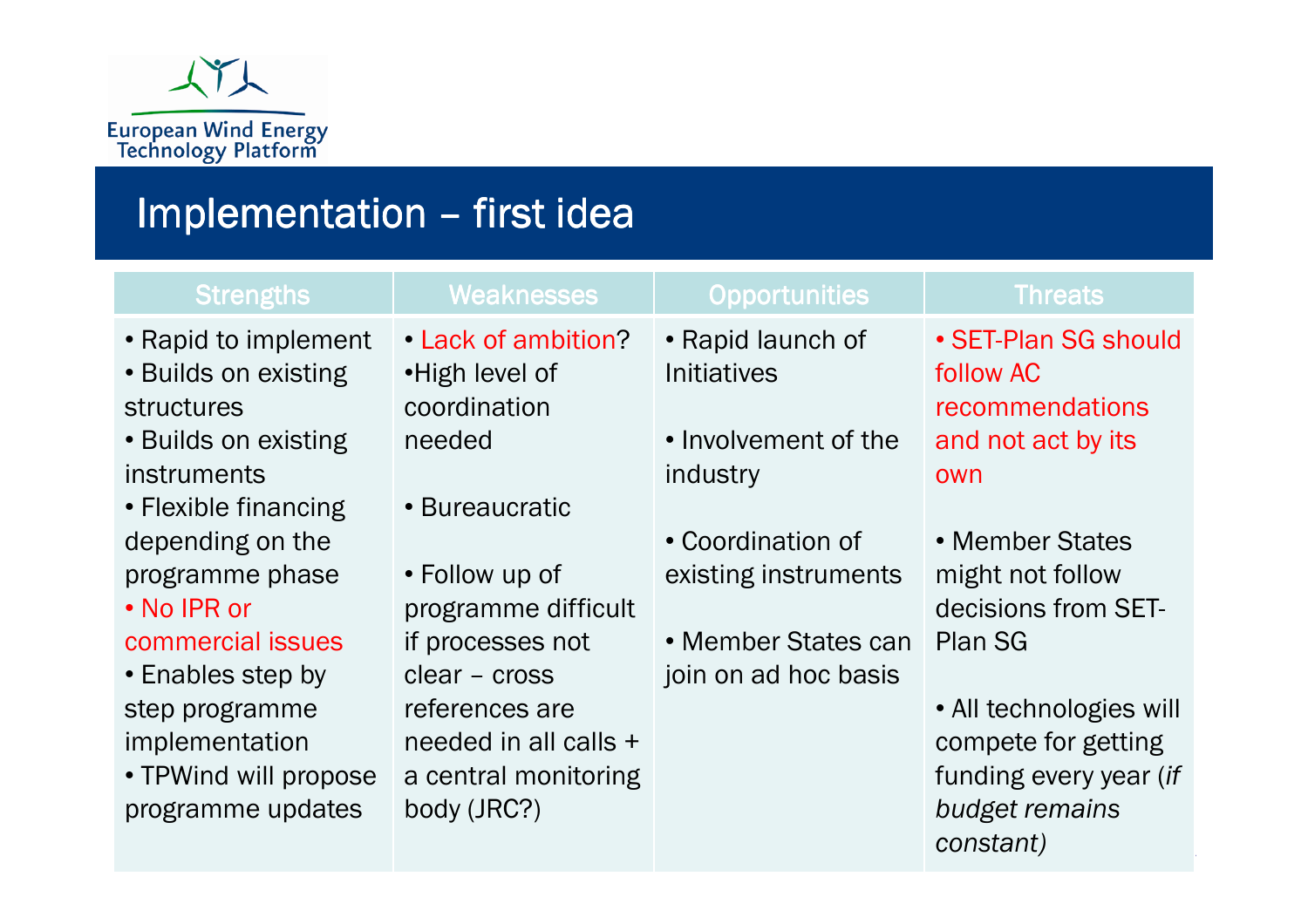

### SET-Plan Workshop Oct. 21-22 – A strong positive outcome

- $\Box$  The EC Wind Energy Roadmap represents a very good starting point for hoosting the development of wind energy and contributing to the boosting the development of wind energy and contributing to the achievement of EU's 20% target for renewable energy production by 2020
- $\Box$  The Wind Energy Roadmap provides a concrete and transparent plan, which will give confidence to the sector by showing where future R&D efforts will will give confidence to the sector by showing where future R&D efforts will lead it
- The Wind Energy Roadmap shifts the focus from the coordination of isolated projects to the coordination of whole Programmes in order in isolated projects to the coordination of whole Programmes, in order to maximize their effectiveness at EU level and their impact throughout the next decade

 $\triangleright$  to launch the wind initiative as early a possible

The Wind Energy Roadmap is the successful outcome of a concerted<br>nropes that involved since 2007, the European Commission SETIS process that involved, since 2007, the European Commission, SETIS, Member States, the Industry and the Academia (represented through TPWind)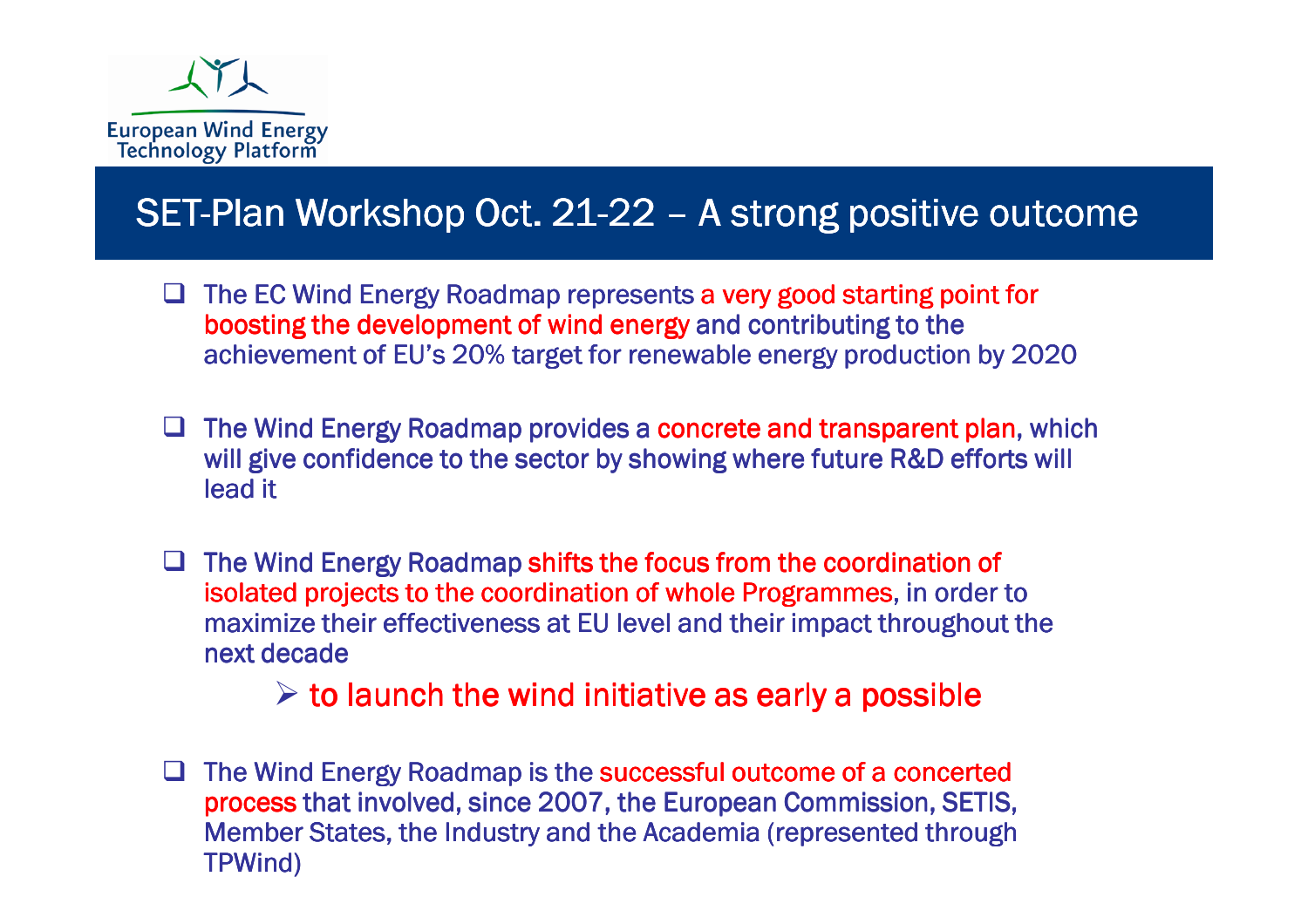

#### **Time is the essence – a concrete proposal**

- $\Box$  Clear call from stakeholders to launch the Industrial Initiative as soon as possible: as possible:
	- The industry should be involved
	- A simple approach is required for quick implementation -
	- A proposal for implementation is made:
		- Advisory group to the Steering Group to preserve the programmatic approach and coordination of financing sources
		- Industry strongly involved for priorities and timing of implementation / yearly proposals implementation / yearly proposals
- Clarity is needed on the funding sources
	- To avoid loss of confidence of Industry and keep pace
	- Risk sharing approach
		- Grants schemes suited for RD&D
		- Loans and equity for deployment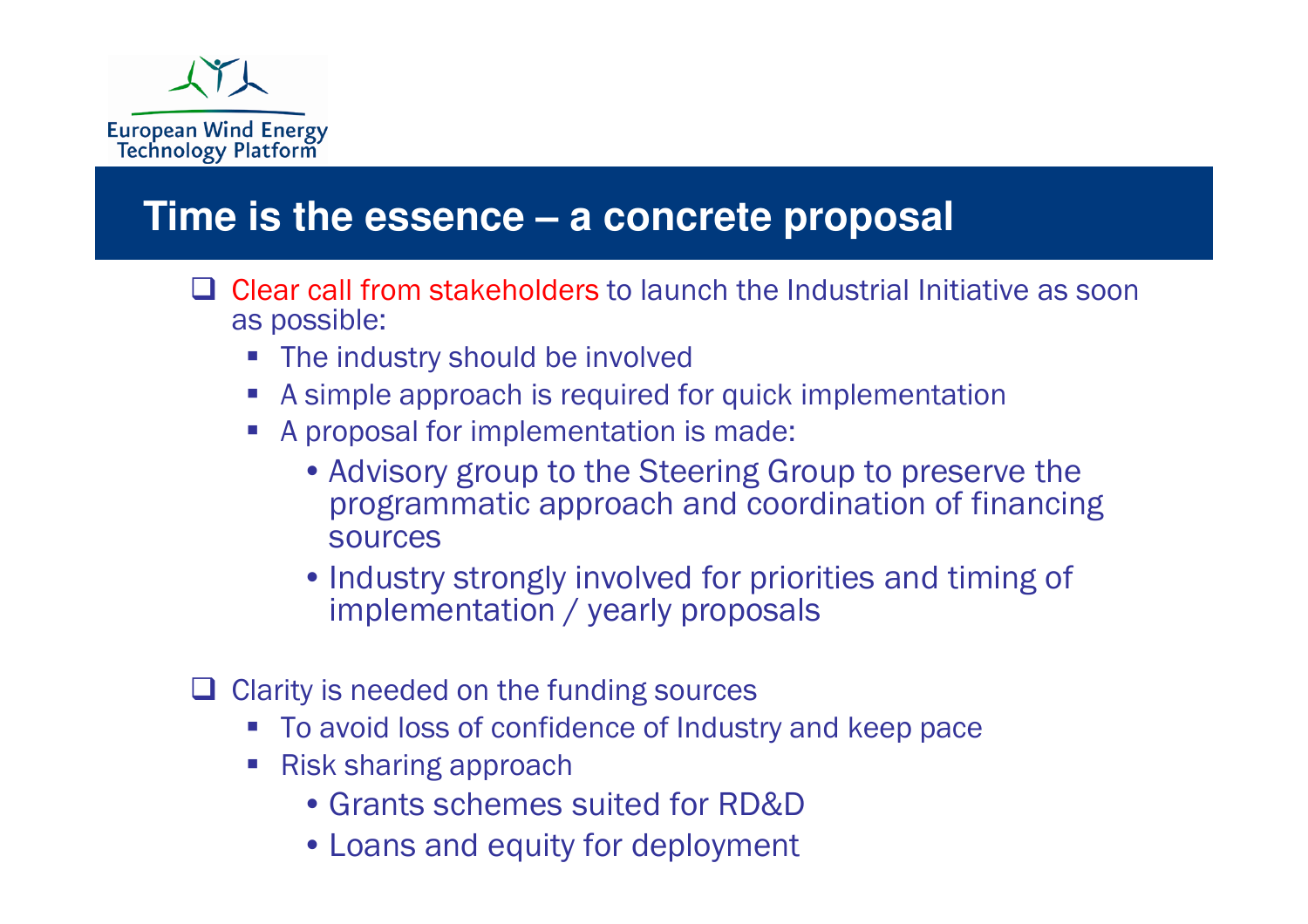

#### **Requires systemic approach**

- $\Box$  Grids not only a wind issue
	- **Example 2 Coordination within relevant Roadmaps**
	- - Urgent action required to avoid that grid issues become a showstopper
	- $\mathcal{L}_{\mathcal{A}}$  Coherence between SET-Plan effort, regulatory framework and i.e.TEN-E – a European grid concept is needed !
- $\Box$  Missing elements for an integrated supply chain approach
	- $\mathcal{L}_{\mathcal{A}}$  Education and training: critical for the success of the programme, need to be more emphasised and needs to find some structure to co-ordinate (EIT, Universities, EERA)
	- $\mathcal{L}_{\mathcal{A}}$ Key support elements and infrastructures (i.e.vessels, harbours)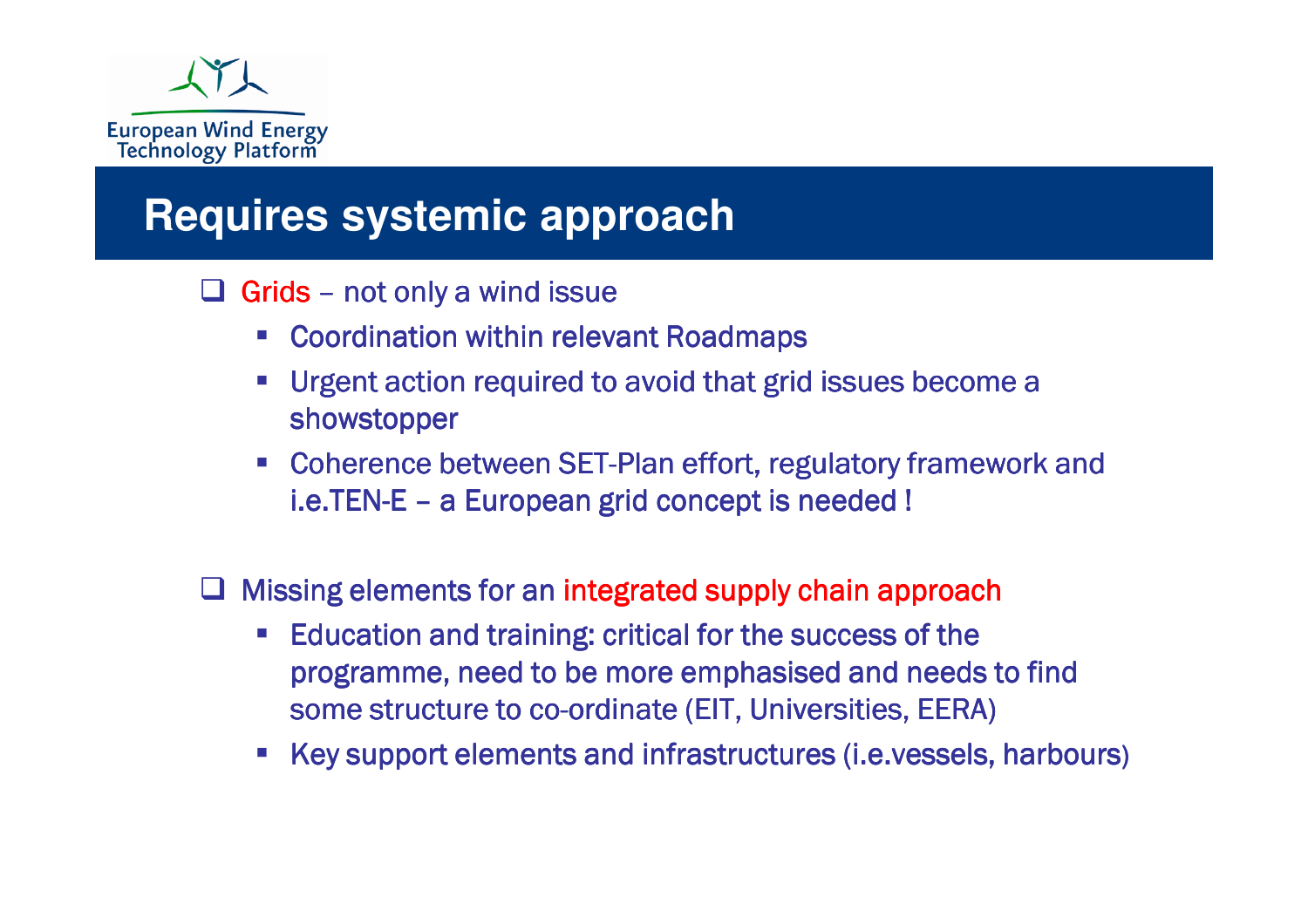

#### Next steps

- $\Box$  Key points:
	- **EXPLOREMATE IMPLEMENT FOR THE STATE**
	- **EXECUTE: Industry involvement**
	- **Example 2** Coordination of funding sources
	- **EXECT Key performance indicators**